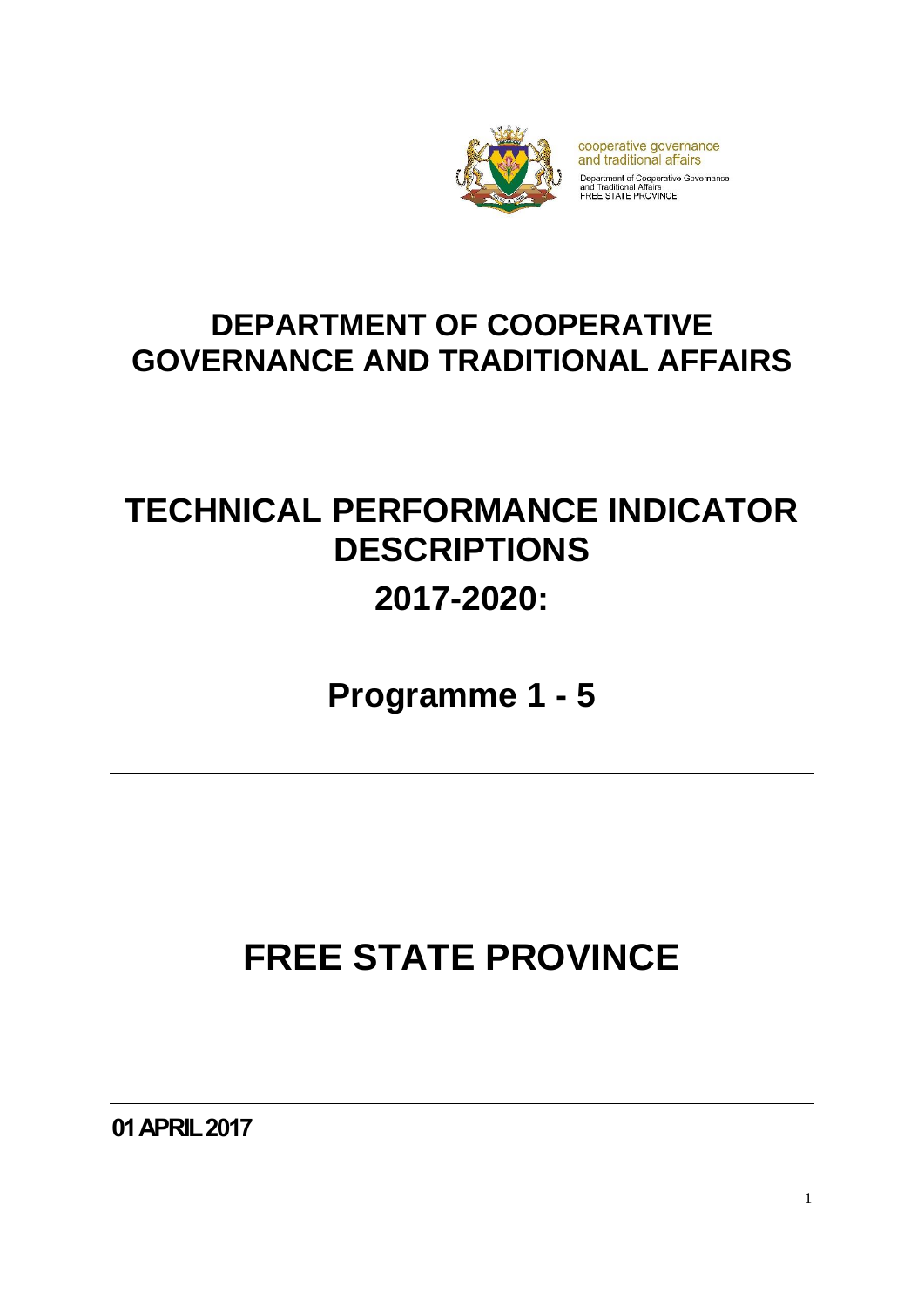#### **PROGRAMME 1: ADMINISTRATION**

#### **SUB-PROGRAMME: CORPORATE SERVICES**

| Indicator title            | Monitor the extent to which the Department complies with legal and other requirements as per the Management Performance Assessment Tool<br>(MPAT) |
|----------------------------|---------------------------------------------------------------------------------------------------------------------------------------------------|
| <b>Short definition</b>    | To ensure that the Department increasingly complies with legal and other requirements as per the Management Performance Assessment Tool           |
| Purpose/importance         | A tool that collates existing management policy and guidelines into a framework of standards and indicators of good practice in order to          |
|                            | promote a common understanding of good management practice in the Department.                                                                     |
| Source/collection of       | Signed MPAT Report by the end of June and December 2017 respectively with proof of submission to HoD                                              |
| data                       |                                                                                                                                                   |
| Method of calculation      | Quantitative                                                                                                                                      |
| Data limitations           | Lack of cooperation from all identified role-players towards ensuring that the Department complies with legal and other requirements as per       |
|                            | <b>MPAT</b>                                                                                                                                       |
| Type of indicator          | Output                                                                                                                                            |
| <b>Calculation type</b>    | Cumulative                                                                                                                                        |
| <b>Reporting cycle</b>     | Quarterly                                                                                                                                         |
| New indicator              | No                                                                                                                                                |
| <b>Desired performance</b> | The Department increasingly complies with legal and other requirements as per MPAT on at least Level 3                                            |
| Indicator responsibility   | Corporate Services (Departmental Planning and Performance Monitoring Directorate)                                                                 |

| <b>Indicator title</b>          | No. of identified operations improved through business process mapping                  |
|---------------------------------|-----------------------------------------------------------------------------------------|
| <b>Short definition</b>         | The process mapping of services                                                         |
| <b>Purpose/importance</b>       | To map the process procedure and responsibility of services rendered in the Department. |
| Source/collection of            | Signed-off SoPs / BPMs (by relevant head of component and OD Specialist)                |
| data                            |                                                                                         |
| <b>Method of calculation</b>    | Quantitative                                                                            |
| Data limitations                | Lack of cooperation from programme managers                                             |
| <b>Type of indicator</b>        | Output                                                                                  |
| <b>Calculation type</b>         | Cumulative                                                                              |
| <b>Reporting cycle</b>          | Annual                                                                                  |
| <b>New indicator</b>            | No.                                                                                     |
| <b>Desired performance</b>      | BPM's are in place for all Departmental services                                        |
| <b>Indicator responsibility</b> | Departmental Planning and Performance Monitoring Directorate                            |

| Indicator title              | Monitor the extent to which critical vacancies are filled                                                        |
|------------------------------|------------------------------------------------------------------------------------------------------------------|
| <b>Short definition</b>      | Vacancies critical for service delivery in the Department                                                        |
| Purpose/importance           | To address the service delivery expectations                                                                     |
| Source/collection of<br>data | Signed-off reports submitted to the Chief Director, reflecting the extent to which critical vacancies are filled |
| <b>Method of calculation</b> | Quantitative                                                                                                     |
| Data limitations             | Shortage of funds for the filling of critical posts in the Department.                                           |
| Type of indicator            | Output                                                                                                           |
| <b>Calculation type</b>      | Cumulative                                                                                                       |
| <b>Reporting cycle</b>       | Quarterly                                                                                                        |
| New indicator                | No                                                                                                               |
| <b>Desired performance</b>   | Filling of critical vacancies for the Department.                                                                |
| Indicator responsibility     | Human Resources Management and - Development Directorate                                                         |

| Indicator title              | Monitor the extent to which employees are accommodated in reasonable functional accommodation                                            |
|------------------------------|------------------------------------------------------------------------------------------------------------------------------------------|
| <b>Short definition</b>      | Provision of adequate and compliance of office accommodation                                                                             |
| <b>Purpose/importance</b>    | To ensures that offices are compliance with the prescribed regulations                                                                   |
| Source/collection of         | Signed-off reports submitted to the Chief Director, reflecting the extent to which departmental employees are accommodated in reasonable |
| data                         | functional accommodation in line with OHS requirements                                                                                   |
| <b>Method of calculation</b> | Quantitative                                                                                                                             |
| Data limitations             | Unavailability of physical building structure                                                                                            |
| <b>Type of indicator</b>     | Output                                                                                                                                   |
| <b>Calculation type</b>      | Cumulative                                                                                                                               |
| <b>Reporting cycle</b>       | 6-Monthly                                                                                                                                |
| <b>New indicator</b>         | No                                                                                                                                       |
| <b>Desired performance</b>   | Adequate and reasonable office space is available towards accommodating all departmental employees as well as newly-appointed employees  |
| Indicator responsibility     | <b>Auxiliary Support Services</b>                                                                                                        |
|                              |                                                                                                                                          |

| Indicator title            | Monitor the extent to which departmental records are kept and maintained in accordance with the Department's Record Management System  |
|----------------------------|----------------------------------------------------------------------------------------------------------------------------------------|
| <b>Short definition</b>    | Outlining the importance of effective and efficient record management system                                                           |
| Purpose/importance         | To give an overview on the status of records management system.                                                                        |
| Source/collection of       | Signed reports to HoD reflecting status of departmental record management by the end of September 2017 and March 2018 respectively and |
| data                       | proof of submission within due dates                                                                                                   |
| Method of calculation      | Quantitative                                                                                                                           |
| <b>Data limitations</b>    | Unavailability of record management system to be used.                                                                                 |
| Type of indicator          | Output                                                                                                                                 |
| Calculation type           | Cumulative                                                                                                                             |
| <b>Reporting cycle</b>     | 6-Monthly                                                                                                                              |
| New indicator              | No                                                                                                                                     |
| <b>Desired performance</b> | Well established record management system for the department                                                                           |
| Indicator responsibility   | <b>Auxiliary Support Services</b>                                                                                                      |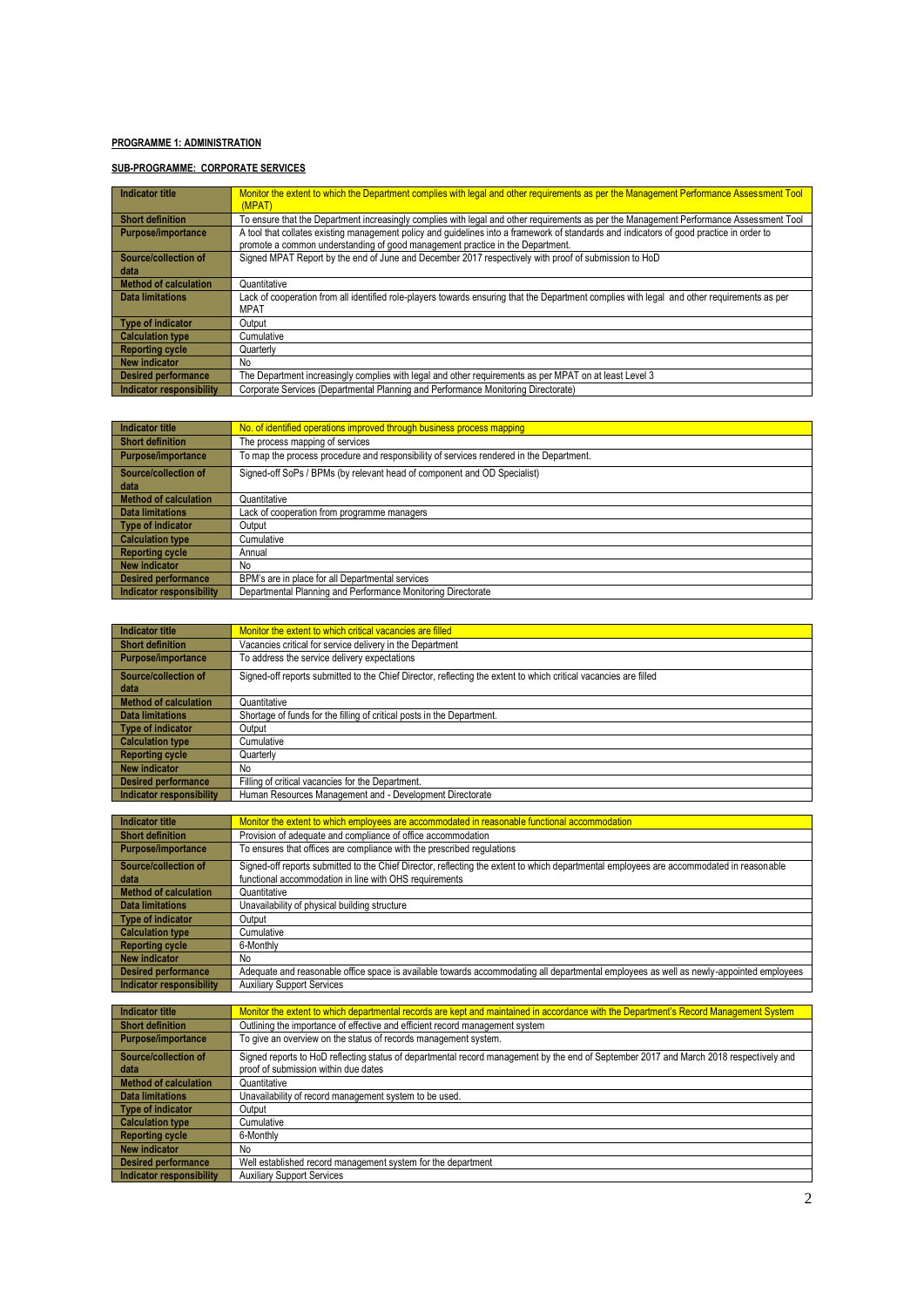| <b>Indicator title</b>                              | Monitor the extent to which the Department complies with KCM standards                                                                                              |
|-----------------------------------------------------|---------------------------------------------------------------------------------------------------------------------------------------------------------------------|
| <b>Short definition</b>                             | Ensure that the Department report on all KCM indicators as included in the KCM report on an expectable level.                                                       |
| Purpose/importance                                  | To ensure that indicators are implemented to increase financial management and internal controls.                                                                   |
|                                                     |                                                                                                                                                                     |
| Source/collection of<br>data                        | Signed-off KCM reports and proof that it was submitted to PT within the required time-frames                                                                        |
| <b>Method of calculation</b>                        | Quantitative                                                                                                                                                        |
| <b>Data limitations</b>                             | Non-submission of inputs from Programmes                                                                                                                            |
| <b>Type of indicator</b>                            | Output                                                                                                                                                              |
| <b>Calculation type</b>                             | Cumulative                                                                                                                                                          |
| <b>Reporting cycle</b>                              | Quarterly                                                                                                                                                           |
| <b>New indicator</b>                                |                                                                                                                                                                     |
| <b>Desired performance</b>                          | No<br>To achieve a 100% submission of documentation and an acceptable rate of compliance with implementation of controls                                            |
| <b>Indicator responsibility</b>                     | Office of the CFO                                                                                                                                                   |
|                                                     |                                                                                                                                                                     |
| <b>Indicator title</b>                              | Monitor budget spending versus cash flow projections                                                                                                                |
| <b>Short definition</b>                             | Ensure that weekly and monthly spending are within the budget and cash available set limits.                                                                        |
| Purpose/importance                                  | To ensure that no overspending on the budget or bank account occurs.                                                                                                |
|                                                     |                                                                                                                                                                     |
| Source/collection of                                | Monthly budget expenditure reports and proof of submission                                                                                                          |
| data                                                |                                                                                                                                                                     |
| <b>Method of calculation</b>                        | Quantitative                                                                                                                                                        |
| <b>Data limitations</b>                             | Non submission of cash flow requests by Programmes. Less cash allocated to the Department by Treasury than requested                                                |
| <b>Type of indicator</b>                            | Output                                                                                                                                                              |
| <b>Calculation type</b>                             | Cumulative                                                                                                                                                          |
| <b>Reporting cycle</b>                              | Quarterly                                                                                                                                                           |
| <b>New indicator</b>                                | No                                                                                                                                                                  |
| <b>Desired performance</b>                          | To stay within the monthly cash flow allocations as received from Provincial Treasury                                                                               |
| <b>Indicator responsibility</b>                     | Financial Management Services Directorate                                                                                                                           |
|                                                     |                                                                                                                                                                     |
| <b>Indicator title</b>                              | Monitor the extent to which invoices are paid within 30 days                                                                                                        |
| <b>Short definition</b>                             | All payments of suppliers are done within 30 days                                                                                                                   |
| <b>Purpose/importance</b>                           | To ensure that suppliers are paid after the service has been rendered within 30 days.                                                                               |
| Source/collection of                                | Invoice Tracking System accurately reflecting the extent to which invoices are paid within 30 days after receipt of such invoices                                   |
| data                                                |                                                                                                                                                                     |
| <b>Method of calculation</b>                        | Quantitative                                                                                                                                                        |
| <b>Data limitations</b>                             | Unavailability of cash                                                                                                                                              |
| <b>Type of indicator</b>                            | Output                                                                                                                                                              |
| <b>Calculation type</b>                             | Cumulative                                                                                                                                                          |
| <b>Reporting cycle</b>                              | Quarterly                                                                                                                                                           |
| <b>New indicator</b>                                | No                                                                                                                                                                  |
| <b>Desired performance</b>                          | All service providers are fully paid.                                                                                                                               |
|                                                     |                                                                                                                                                                     |
| <b>Indicator responsibility</b>                     | Supply Chain - and Asset Management Directorate                                                                                                                     |
|                                                     |                                                                                                                                                                     |
| <b>Indicator title</b>                              | Monitor irregular, unauthorized and wasteful expenditure                                                                                                            |
| <b>Short definition</b>                             | Register, investigate, report and finalize all cases of irregular, unauthorized and fruitless and wasteful expenditure identified in the department                 |
| Purpose/importance                                  | To ensure compliance to financial legislative requirements                                                                                                          |
|                                                     |                                                                                                                                                                     |
| Source/collection of                                | Updated register reflecting irregular, unauthorized and wasteful expenditure and proof of actions taken to prevent such expenditure.                                |
| data                                                |                                                                                                                                                                     |
| <b>Method of calculation</b>                        | Quantitative                                                                                                                                                        |
| <b>Data limitations</b>                             | Non-submission of information by Programmes.                                                                                                                        |
| <b>Type of indicator</b><br><b>Calculation type</b> | Output<br>Cumulative                                                                                                                                                |
| <b>Reporting cycle</b>                              | Quarterly                                                                                                                                                           |
| <b>New indicator</b>                                | No                                                                                                                                                                  |
| <b>Desired performance</b>                          | To investigate and finalise all cases of irregular, unauthorized and fruitless and wasteful expenditure within the applicable timeframes                            |
| <b>Indicator responsibility</b>                     | Financial Control Sub-Directorate                                                                                                                                   |
|                                                     |                                                                                                                                                                     |
| <b>Indicator title</b>                              | 3-Year MTEF Departmental Evaluation Plan in place                                                                                                                   |
| <b>Short definition</b>                             | The extent of capacity, organization and implementation of evaluations that inform programme/policy .plans or system design, planning and                           |
|                                                     | improvement.                                                                                                                                                        |
| Purpose/importance                                  | The Department uses evaluation to inform the design, management and or improvement of programme/policies/plans or systems, and so                                   |
|                                                     | undertaking continuous improvement.                                                                                                                                 |
| Source/collection of                                | Signed off evaluation plan.                                                                                                                                         |
| data                                                |                                                                                                                                                                     |
| <b>Method of calculation</b>                        | Quantitative                                                                                                                                                        |
| <b>Data limitations</b>                             | Unavailable of the Departmental evaluation plan                                                                                                                     |
| <b>Type of indicator</b>                            | Output                                                                                                                                                              |
| <b>Calculation type</b>                             | Cumulative                                                                                                                                                          |
| <b>Reporting cycle</b>                              | Annual                                                                                                                                                              |
| <b>New indicator</b>                                | Yes                                                                                                                                                                 |
| <b>Desired performance</b>                          | Existing Departmental Evaluation plan over 1-3 years                                                                                                                |
| <b>Indicator responsibility</b>                     | Corporate Services (Monitoring and Evaluation)                                                                                                                      |
|                                                     |                                                                                                                                                                     |
| <b>Indicator title</b>                              | Planning of Implementation Programme(s) in accordance with legal requirements                                                                                       |
| <b>Short definition</b>                             | The extent of capacity, organization and implementation of Guidelines for Planning of Implementation Programme that inform programme                                |
| Purpose/importance                                  | design, planning and improvement.<br>To determine if department use Guidelines for Planning of new implementation Programme to inform the design, management and or |

improvement of programme.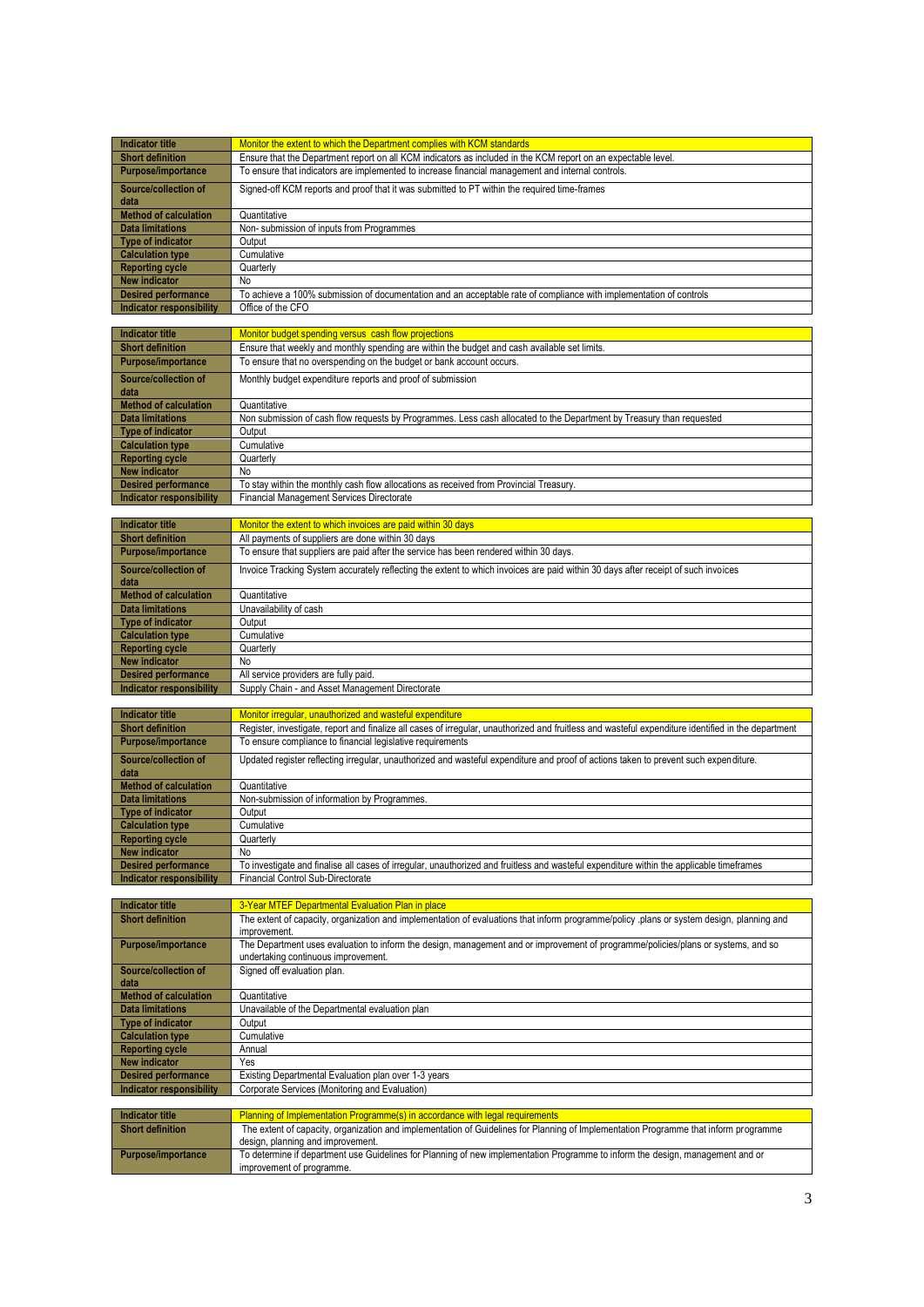| Source/collection of            | The status signed off report of the project implemented.                                   |
|---------------------------------|--------------------------------------------------------------------------------------------|
| data                            |                                                                                            |
| <b>Method of calculation</b>    | Quantitative                                                                               |
| <b>Data limitations</b>         | Guidelines for planning of new implementation programme are not implemented.               |
| <b>Type of indicator</b>        | Output                                                                                     |
| <b>Calculation type</b>         | Cumulative                                                                                 |
| <b>Reporting cycle</b>          | Annual                                                                                     |
| <b>New indicator</b>            | Yes                                                                                        |
| <b>Desired performance</b>      | Implementation programme plan is communicated to all the relevant management/stakeholders. |
| <b>Indicator responsibility</b> | Corporate Services (Monitoring and Evaluation)                                             |
|                                 |                                                                                            |
| Indicator title                 | <b>Eunctional Management Structures:</b>                                                   |

|                            | • Executive Management                                                                                       |
|----------------------------|--------------------------------------------------------------------------------------------------------------|
|                            | • Senior Management                                                                                          |
| <b>Short definition</b>    | Department have functioning and effective management structures.                                             |
| Purpose/importance         | To formalize structure that make decision, and monitoring the implementation of their decisions.             |
| Source/collection of       | Invitations, attendance registers and agenda                                                                 |
| data                       |                                                                                                              |
| Method of calculation      | Quantitative                                                                                                 |
| <b>Data limitations</b>    | The Department's management structures do not have formal terms of reference and meetings do not take place. |
| Type of indicator          | Output                                                                                                       |
| Calculation type           | Cumulative                                                                                                   |
| Reporting cycle            | Quarterly                                                                                                    |
| New indicator              | Yes                                                                                                          |
| <b>Desired performance</b> | Senior and Executive management meetings are fully functional.                                               |
| Indicator responsibility   | Corporate Services (Organizational Development)                                                              |

| <b>Indicator title</b>       | Report on the extent to which the Departmental Fraud Prevention Implementation Plan (with clearly defined activities and time-frames) is |
|------------------------------|------------------------------------------------------------------------------------------------------------------------------------------|
|                              | developed and implemented.                                                                                                               |
| <b>Short definition</b>      | Department have measures and the requisite capacity in place to prevent and combat corruptions.                                          |
| <b>Purpose/importance</b>    | To have a plan that will combat corruptions that will improve service delivery, reduce waste, increase respect for human rights.         |
| Source/collection of         | Signed off report on the implementation plan, time frames and the status on the implementation plan.                                     |
| data                         |                                                                                                                                          |
| <b>Method of calculation</b> | Quantitative                                                                                                                             |
| <b>Data limitations</b>      | Department does not have a Fraud Prevention Plan and Whistle Blowing Policy.                                                             |
| Type of indicator            | Output                                                                                                                                   |
| <b>Calculation type</b>      | Non - Cumulative                                                                                                                         |
| <b>Reporting cycle</b>       | Quarterly                                                                                                                                |
| <b>New indicator</b>         | Yes                                                                                                                                      |
| <b>Desired performance</b>   | Department have fully functional Fraud Prevention Plan to conduct proper fraud and corruption to improve internal control.               |
| Indicator responsibility     | Corporate Service (Security Management and Anti-Corruption)                                                                              |

| <b>Indicator title</b>       | Monitor and report on the extent to which the Department complies with all PAIA and PAJA requirements                                          |
|------------------------------|------------------------------------------------------------------------------------------------------------------------------------------------|
| <b>Short definition</b>      | The Department follows the prescribed procedures of PAIA and PAJA when granting request of information.                                        |
| <b>Purpose/importance</b>    | To encourage openness and to establish voluntary and mandatory mechanism or procedure which gives effect to the right od access to             |
|                              | information in a speedy, inexpensive and effortless manner as reasonably possible, striving towards transparency, accountability and effective |
|                              | governance.                                                                                                                                    |
| Source/collection of         | Signed off compliance report on to PAIA and PAJA.                                                                                              |
| data                         |                                                                                                                                                |
| <b>Method of calculation</b> | Quantitative                                                                                                                                   |
| <b>Data limitations</b>      | The department has not identified administrative decision-making areas that have to comply with the requirements of PAIA and PAJA.             |
| <b>Type of indicator</b>     | Output                                                                                                                                         |
| <b>Calculation type</b>      | Cumulative                                                                                                                                     |
| <b>Reporting cycle</b>       | Quarterly                                                                                                                                      |
| <b>New indicator</b>         | Yes                                                                                                                                            |
| <b>Desired performance</b>   | Existing coordinator to keep administrative decision-making reason PAJA and management discussion that informs compliance with PAIA.           |
| Indicator responsibility     | Corporate Services (Legal Service)                                                                                                             |
|                              |                                                                                                                                                |

| Indicator title              | Delegation of powers of the HoD and MEC to relevant levels within the Department in accordance with the directive of the Minister for Public<br>Service and Administration |
|------------------------------|----------------------------------------------------------------------------------------------------------------------------------------------------------------------------|
| <b>Short definition</b>      | 1014, The EA and the HOD implement the delegation framework set out in the directive on Public Administration and Management delegation<br>issued on 04 August 2014        |
| Purpose/importance           | Effective delegations result in improved service delivery through more efficient decision making closer to the point where service are rendered.                           |
| Source/collection of<br>data | Approved HR Delegations as per the prescribed framework as issued by DPSA and fully aligned with new Public Service Regulations and PSA<br>by the end of December 2017     |
| Method of calculation        | Quantitative                                                                                                                                                               |
| <b>Data limitations</b>      | Approved scheme of delegation signed by HOD and MEC.                                                                                                                       |
| Type of indicator            | Output                                                                                                                                                                     |
| <b>Calculation type</b>      | Cumulative                                                                                                                                                                 |
| <b>Reporting cycle</b>       | Annual                                                                                                                                                                     |
| New indicator                | Yes                                                                                                                                                                        |
| <b>Desired performance</b>   | Delegations from the EA to the HOD and to all relevant performer levels are appropriate for the levels.                                                                    |
| Indicator responsibility     | Corporate Services (Human Resource Management and Organisational Development)                                                                                              |
|                              |                                                                                                                                                                            |

| Indicator title  | Monitor and report on the extent to which the Department complies with the directive of the Minister for Public Service and Administration<br>(PDMS): |
|------------------|-------------------------------------------------------------------------------------------------------------------------------------------------------|
|                  | $I$ evels $1 - 12$                                                                                                                                    |
|                  | <b>Senior Managers</b>                                                                                                                                |
|                  | <b>Head of Department</b>                                                                                                                             |
| Short definition | Department implement their PDMS policy in term of all employees on salary level 1-12, with the requisite policy provisions.                           |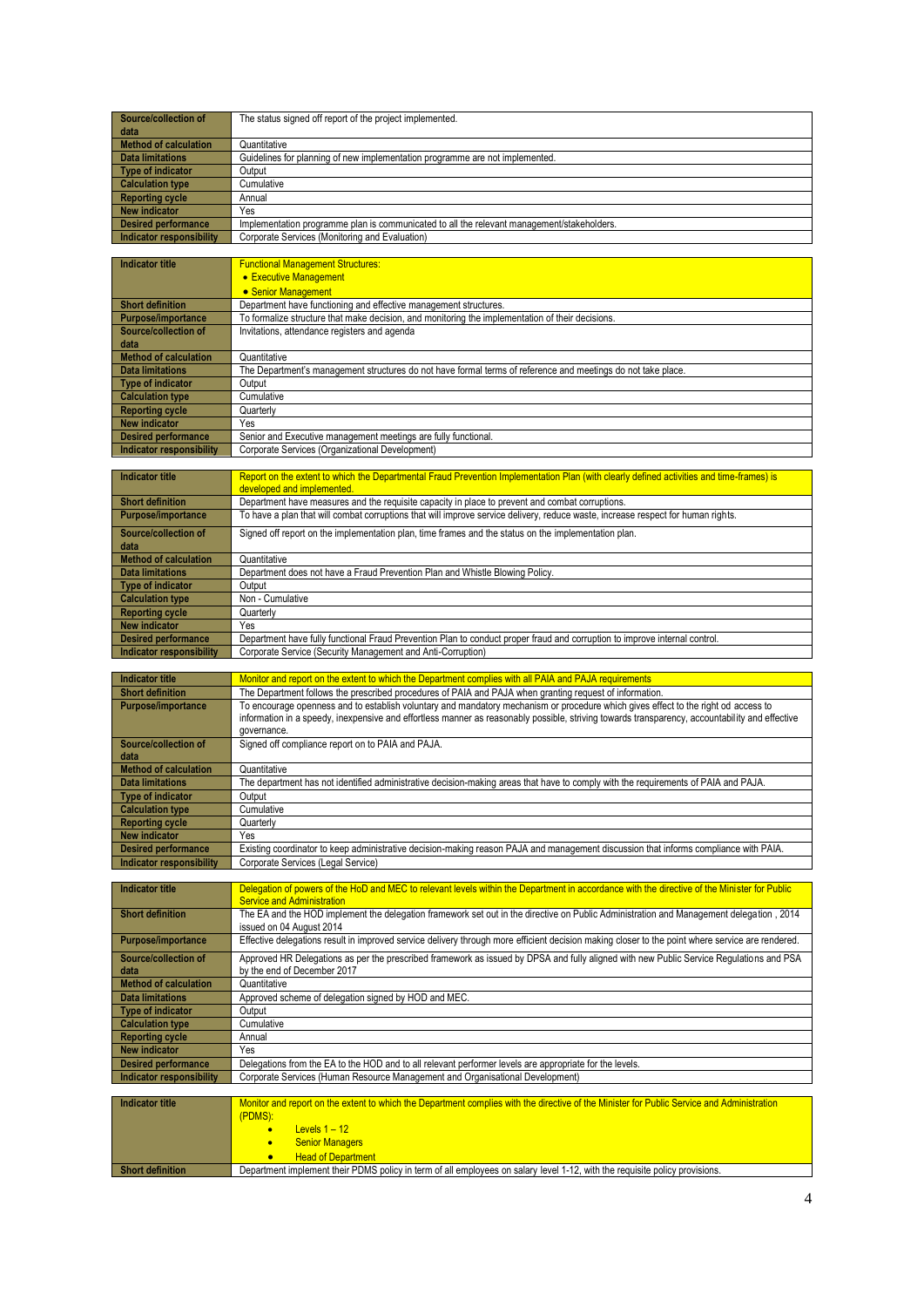| Purpose/importance         | To optimize every employee's output in terms of quality and quantity, thereby improving the department's overall performance and service<br>delivery |
|----------------------------|------------------------------------------------------------------------------------------------------------------------------------------------------|
| Source/collection of       | Signed off report to the HOD and outgoing mail register.                                                                                             |
| l data                     |                                                                                                                                                      |
| Method of calculation      | Quantitative                                                                                                                                         |
| <b>Data limitations</b>    | If the Department does not have approved PDMS policy in place.                                                                                       |
| Type of indicator          | Output                                                                                                                                               |
| Calculation type           | Cumulative                                                                                                                                           |
| <b>Reporting cycle</b>     | 6 monthly level 1-12                                                                                                                                 |
| New indicator              | Yes                                                                                                                                                  |
| <b>Desired performance</b> | Approved PDMS policy                                                                                                                                 |
| Indicator responsibility   | Corporate Services (PDMS)                                                                                                                            |

| Indicator title          | Conclusion of the annual assessments of senior managers iro the 2015/2016 period for implementation within the due date                                                   |
|--------------------------|---------------------------------------------------------------------------------------------------------------------------------------------------------------------------|
| <b>Short definition</b>  | Department implements the SMS PDMS in terms of all SMS members within the requisite policy provisions.                                                                    |
| Purpose/importance       | The key purpose of Performance Assessment, reviews is for supervisors to provide feedback and enable managers to find ways of<br>continuously improving what is achieved. |
| Source/collection of     | Approved submission reflecting outcome of annual assessments of SMS Members iro the 2016-2017 performance cycle.                                                          |
| data                     |                                                                                                                                                                           |
| Method of calculation    | Quantitative                                                                                                                                                              |
| Data limitations         | No performance agreements for the current cycle are in place.                                                                                                             |
| Type of indicator        | Output                                                                                                                                                                    |
| Calculation type         | Cumulative                                                                                                                                                                |
| <b>Reporting cycle</b>   | Monthly                                                                                                                                                                   |
| New indicator            | Yes                                                                                                                                                                       |
| Desired performance      | Annual assessment for previous cycle is moderated and finalized.                                                                                                          |
| Indicator responsibility | <b>DPPM</b>                                                                                                                                                               |

| <b>Indicator title</b>       | <b>Strategic Risk Register reviewed and updated</b>                                                                                        |
|------------------------------|--------------------------------------------------------------------------------------------------------------------------------------------|
| <b>Short definition</b>      | Department has and maintains an updated strategic risk register with current corrective action plans.                                      |
| <b>Purpose/importance</b>    | Unwanted threats to efficient service delivery are minimized or opportunities are created through systematic and formalised processes that |
|                              | enables department to identify, assess, manage and monitor strategic risks                                                                 |
| Source/collection of         | Approved Strategic Risk Register for 2017/2018 (in line with strategic risks identified in 2017/2018 APP)                                  |
| data                         |                                                                                                                                            |
| <b>Method of calculation</b> | Quantitative                                                                                                                               |
| Data limitations             | Department does not have a strategic risk management capacity/function.                                                                    |
| Type of indicator            | Output                                                                                                                                     |
| <b>Calculation type</b>      | Cumulative                                                                                                                                 |
| <b>Reporting cycle</b>       | Quarterly                                                                                                                                  |
| New indicator                | Yes                                                                                                                                        |
| <b>Desired performance</b>   | Departmental management acts on strategic risk management reports.                                                                         |
| Indicator responsibility     | Corporate Services (Risk Management)                                                                                                       |

| Indicator title                 | Conclusion of the HoD's Verification Statement for submission within the due date                                                                                                                                                                    |
|---------------------------------|------------------------------------------------------------------------------------------------------------------------------------------------------------------------------------------------------------------------------------------------------|
| <b>Short definition</b>         | Performance of Head of Department is managed.                                                                                                                                                                                                        |
| <b>Purpose/importance</b>       | Performance Agreement have been introduced as part of the performance management system to provide a uniform minimum basis for the<br>performance management of senior managers to assist department in realizing their annual strategic objectives. |
|                                 |                                                                                                                                                                                                                                                      |
| Source/collection of            | Signed off performance agreement of the HOD.                                                                                                                                                                                                         |
| data                            |                                                                                                                                                                                                                                                      |
| <b>Method of calculation</b>    | Quantitative                                                                                                                                                                                                                                         |
| <b>Data limitations</b>         | Non submission of HOD's performance agreement to the EA.                                                                                                                                                                                             |
| <b>Type of indicator</b>        | Output                                                                                                                                                                                                                                               |
| <b>Calculation type</b>         | Cumulative                                                                                                                                                                                                                                           |
| <b>Reporting cycle</b>          | Annual                                                                                                                                                                                                                                               |
| <b>New indicator</b>            | Yes                                                                                                                                                                                                                                                  |
| <b>Desired performance</b>      | HoD submitted a signed performance agreement to the EA for the current cycle with the due time.                                                                                                                                                      |
| <b>Indicator responsibility</b> | Corporate Services (PDMS and OD)                                                                                                                                                                                                                     |
|                                 |                                                                                                                                                                                                                                                      |

| Indicator title            | Monitor and report on the adequacy and effectiveness of internal controls towards reducing Departmental risks                                    |
|----------------------------|--------------------------------------------------------------------------------------------------------------------------------------------------|
| <b>Short definition</b>    | Department has a basic strategic risk management elements in place and these function well.                                                      |
| Purpose/importance         | Unwanted threats to efficient service delivery are minimized or opportunities are created through systematic and formalised processes that       |
|                            | enables department to identify, assess, manage and monitor strategic risks                                                                       |
| Source/collection of       | Signed guarterly reports on the adeguacy and effective of internal controls towards reducing identified risks and proof of submission within due |
| data                       | dates                                                                                                                                            |
| Method of calculation      | Quantitative                                                                                                                                     |
| <b>Data limitations</b>    | Department does not have a strategic risk management capacity/function.                                                                          |
| Type of indicator          | Output                                                                                                                                           |
| <b>Calculation type</b>    | Cumulative                                                                                                                                       |
| <b>Reporting cycle</b>     | Quarterly                                                                                                                                        |
| New indicator              | Yes                                                                                                                                              |
| <b>Desired performance</b> | Departmental management acts on strategic risk management reports.                                                                               |
| Indicator responsibility   | Corporate Services (Risk Management)                                                                                                             |
|                            |                                                                                                                                                  |
| Indicator title            | Compilation of submission of Annual Procurement Plan to Provincial Treasury within the required due date                                         |

| Indicator title              | Compilation of submission of Annual Procurement Plan to Provincial Treasury within the required due date                                                                                                       |
|------------------------------|----------------------------------------------------------------------------------------------------------------------------------------------------------------------------------------------------------------|
| <b>Short definition</b>      | Department procure goods and services, based on needs assessment and specification of goods and service, and limked to the departmeal<br>budget.                                                               |
| <b>Purpose/importance</b>    | To encourage strategic procurement planning and compliance with legislative requirements which are meant to enhance efficiency, value for<br>money, accountability and transparency in government procurement. |
| Source/collection of<br>data | Approved Annual Procurement Plan and proof of submission within due date                                                                                                                                       |
| <b>Method of calculation</b> | Quantitative                                                                                                                                                                                                   |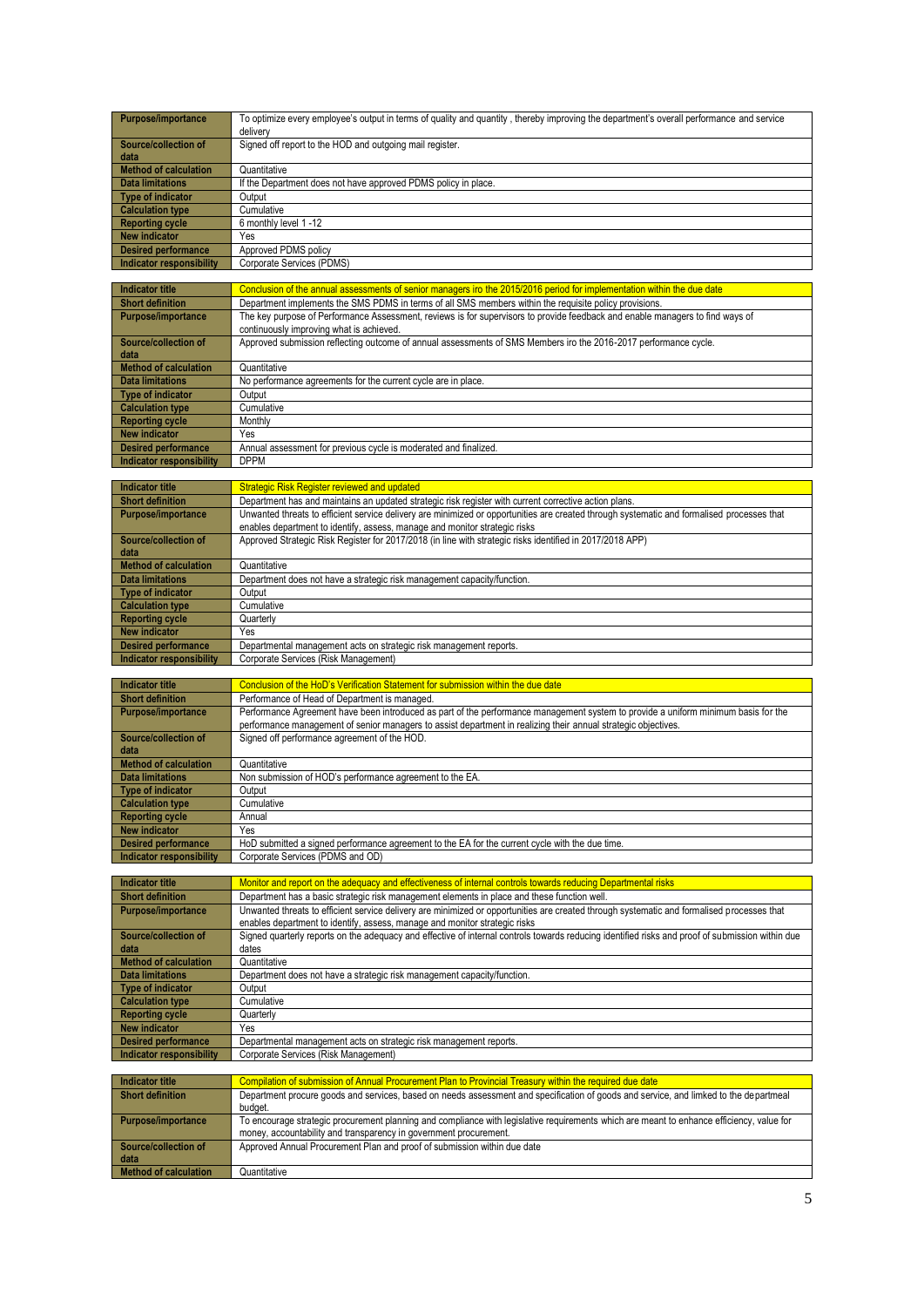| Data limitations           | No Departmental procurement plan.                        |
|----------------------------|----------------------------------------------------------|
| Type of indicator          | Output                                                   |
| <b>Calculation type</b>    | Cumulative                                               |
| <b>Reporting cycle</b>     | Annual                                                   |
| New indicator              | Yes                                                      |
| <b>Desired performance</b> | Departme has an annual demand/procurement plan in place. |
| Indicator responsibility   | Corporate Services (Supply Chain Management)             |

#### **PROGRAMME 2: LOCAL GOVERNANCE**

#### **SUB-PROGRAMME: MUNICIPAL ADMINISTRATION**

| Indicator title              | No. of municipalities assisted and supported towards customizing and/or adopting municipal by-laws.                                            |
|------------------------------|------------------------------------------------------------------------------------------------------------------------------------------------|
| <b>Short definition</b>      | To assist municipalities towards customizing and/or adopting municipal by-laws as required in terms of sec 12 and 13 of Municipal Systems      |
|                              | Act.                                                                                                                                           |
| Purpose/importance           | This indicators measures the extent to which the Department assists and support municipalities towards customizing and/or adopting             |
|                              | standardized municipal by-laws towards complying with Sections 12 and 13 of the Municipal Systems Act                                          |
| Source/collection of         | Invitations / agendas / attendance registers and signed off minutes of workshops / meetings held with municipalities on the development and/or |
| data                         | implementation of a quide informing the implementation of municipal by-laws                                                                    |
| <b>Method of calculation</b> | Quantitative                                                                                                                                   |
| Data limitations             | Non-adoption of municipal by-laws by Municipal Councils / Lack of cooperation from municipalities to commence with process of customization    |
|                              | adoption of by-laws                                                                                                                            |
| Type of indicator            | Output Indicator                                                                                                                               |
| <b>Calculation type</b>      | Cumulative                                                                                                                                     |
| <b>Reporting cycle</b>       | Quarterly                                                                                                                                      |
| New indicator                | No                                                                                                                                             |
| <b>Desired performance</b>   | All municipalities customize and adopt Municipal By-Laws as required in terms of Sections 12 and 13 of the Municipal Systems Act               |
| Indicator responsibility     | Municipal Administration (Legal services and Municipal Policy and Advice Directorate)                                                          |
|                              |                                                                                                                                                |

| <b>Indicator title</b>       | No. of municipalities supported on the implementation of municipal by-laws.                                                                  |
|------------------------------|----------------------------------------------------------------------------------------------------------------------------------------------|
| <b>Short definition</b>      | To support municipalities on the implementation of municipal by-laws through the development of a quide                                      |
| <b>Purpose/importance</b>    | Support provided to municipalities to develop and implement strategies and plans aimed at eliminating incidences of unethical conduct in     |
|                              | terms of the Anti-corruption Strategy through facilitation of workshops / training / awareness campaign                                      |
| Source/collection of         | Invitations / agendas / singed off minutes / attendance registers of workshops / meetings held with municipalities on the development and/or |
| data                         | implementation of a quide informing the implementation of municipal by-laws                                                                  |
| <b>Method of calculation</b> | Quantitative                                                                                                                                 |
| <b>Data limitations</b>      | Lack of participation by municipalities during the development phase                                                                         |
| Type of indicator            | Output Indicator                                                                                                                             |
| <b>Calculation type</b>      | Non-cumulative                                                                                                                               |
| <b>Reporting cycle</b>       | Annually                                                                                                                                     |
| <b>New indicator</b>         | New                                                                                                                                          |
| <b>Desired performance</b>   | All municipalities implement by-laws once adopted by Municipal Councils                                                                      |
| Indicator responsibility     | Municipal Administration (Legal services and Municipal Policy and Advice Directorate)                                                        |

| Indicator title              | Monitor the extent to which municipalities successfully implement remedial actions towards addressing forensic investigation findings |
|------------------------------|---------------------------------------------------------------------------------------------------------------------------------------|
|                              |                                                                                                                                       |
| <b>Short definition</b>      | No of municipalities successfully implementing remedial actions towards addressing implement forensic investigation findings          |
| <b>Purpose/importance</b>    | To ensure compliance with the findings of the forensic investigators.                                                                 |
| Source/collection of         | Signed-off report reflecting the extent to which municipalities successfully implement remedial actions towards addressing forensic   |
| data                         | investigation findings                                                                                                                |
| <b>Method of calculation</b> | Quantitative                                                                                                                          |
| <b>Data limitations</b>      | Lack of cooperation from municipalities to provide accurate, signed-off information within the required time-frames                   |
| Type of indicator            | Output Indicator                                                                                                                      |
| <b>Calculation type</b>      | Non-cumulative                                                                                                                        |
| <b>Reporting cycle</b>       | Annually                                                                                                                              |
| New indicator                | New - B2B 10 Point Plan                                                                                                               |
| <b>Desired performance</b>   | Full implementation of the forensic findings in local municipalities                                                                  |
| Indicator responsibility     | Municipal Administration (Legal services and Municipal Policy and Advice Directorate)                                                 |

#### **SUB-PROGRAMME MUNICIPAL PERFORMANCE MONITORING**

| <b>Indicator title</b>       | Number of municipalities supported to comply with MSA regulations (in relation to the filling of their top 4 posts) (Sub-outcome 3, Action 6)    |
|------------------------------|--------------------------------------------------------------------------------------------------------------------------------------------------|
| <b>Short definition</b>      | Issue a circular/notice/quideline to the respective municipality detailing steps to be undertaken in the filling of the senior manager positions |
|                              | Develop a report on compliance of municipalities with the Regulations on appointment of                                                          |
|                              | Assist and support municipalities through meetings and workshops to interpret and apply the Regulations                                          |
|                              | Intervene where municipalities do not comply and provide support (support differs from province to province)                                     |
| <b>Purpose/importance</b>    | To promote the appointment of competent and suitably qualified senior managers                                                                   |
| Source/collection of         | Invites, Agenda, Attendance Registers and Presentations                                                                                          |
| data                         |                                                                                                                                                  |
| <b>Method of calculation</b> | Quantitative                                                                                                                                     |
| <b>Data limitations</b>      | Non submission of reports by municipalities                                                                                                      |
| <b>Type of indicator</b>     | Output                                                                                                                                           |
| <b>Calculation type</b>      | Cumulative                                                                                                                                       |
| <b>Reporting cycle</b>       | Quarterly                                                                                                                                        |
| <b>New indicator</b>         | No                                                                                                                                               |
| <b>Desired performance</b>   | Improved institutional and administrative capability to effectively perform and deliver services                                                 |
| Indicator responsibility     | Municipal Performance Monitoring                                                                                                                 |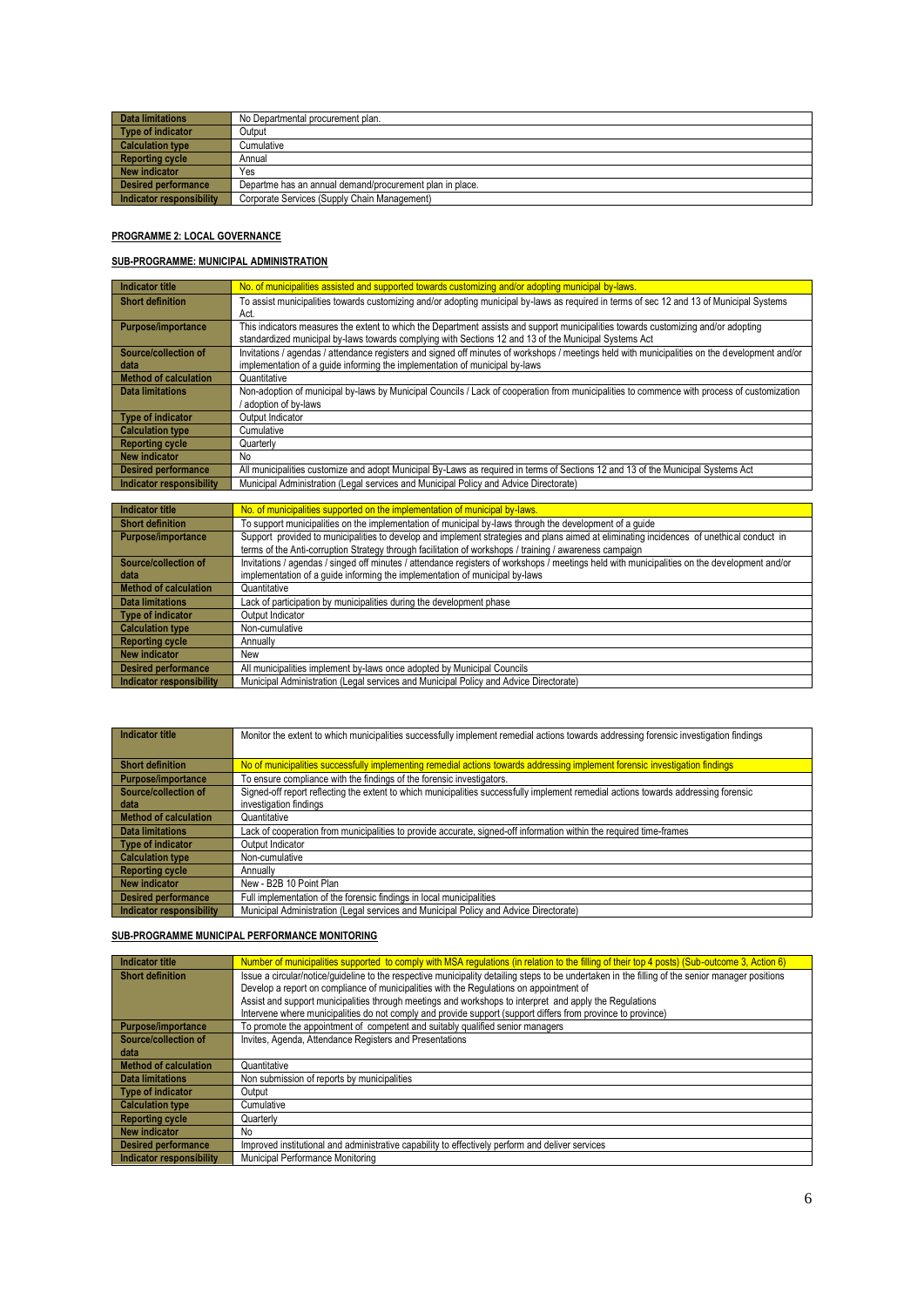| <b>Indicator title</b>          | Number of municipalities supported to institutionalize performance management system (PMS)                                              |
|---------------------------------|-----------------------------------------------------------------------------------------------------------------------------------------|
| <b>Short definition</b>         | Assist municipalities to develop and implement PMS core components to manage institutional performance.                                 |
| <b>Purpose/importance</b>       | Improve service delivery and accountability in terms of Chapter 6 of the MSA and Municipal Planning and Performance Regulations of 2001 |
| Source/collection of            | Invites, Agenda, Attendance Registers and Presentations                                                                                 |
| data                            |                                                                                                                                         |
| <b>Method of calculation</b>    | Quantitative                                                                                                                            |
| Data limitations                | Municipalities not cooperative, Non-compliance to the legislation by municipalities                                                     |
| <b>Type of indicator</b>        | Output                                                                                                                                  |
| <b>Calculation type</b>         | Cumulative                                                                                                                              |
| <b>Reporting cycle</b>          | Quarterly                                                                                                                               |
| <b>New indicator</b>            | No                                                                                                                                      |
| <b>Desired performance</b>      | All municipalities implementing functional PMS                                                                                          |
| <b>Indicator responsibility</b> | Municipal Performance Monitoring                                                                                                        |

| Indicator title            | Number of municipal performance reports compiled as per the requirements of Section 47 of the MSA                                         |
|----------------------------|-------------------------------------------------------------------------------------------------------------------------------------------|
| <b>Short definition</b>    | The consolidated annual municipal performance report is a legal requirement in Section 47 of the Municipal Systems Act which requires the |
|                            | MEC for local government to compile and submit to provincial legislature and Minister for Local Government.                               |
| Purpose/importance         | To put in place provincial mechanisms to organize, consolidate and interpret primary data collected from municipalities or secondary data |
|                            | sources to develop a consolidated municipal performance report and to monitor municipal performance in order to identify gaps,            |
|                            | interventions and support on municipal performance                                                                                        |
| Source/collection of data  | Signed off Report (section 47) and Outgoing mail register.                                                                                |
| Method of calculation      | Quantitative                                                                                                                              |
| Data limitations           | Credibility of data and non-submission of performance reports                                                                             |
| Type of indicator          | Output                                                                                                                                    |
| <b>Calculation type</b>    | Non cumulative                                                                                                                            |
| <b>Reporting cycle</b>     | Annual                                                                                                                                    |
| New indicator              | <b>No</b>                                                                                                                                 |
| <b>Desired performance</b> | Consolidated annual performance report                                                                                                    |
| Indicator responsibility   | Municipal Performance Monitoring                                                                                                          |

| <b>Indicator title</b>       | Monitor the extent to which the top 4 posts are filled within municipalities                                                                       |
|------------------------------|----------------------------------------------------------------------------------------------------------------------------------------------------|
| <b>Short definition</b>      | Support municipalities to comply with the MSA Regulations dealing with the appointment of and conditions of employment for senior<br>a.            |
|                              | managers.                                                                                                                                          |
|                              | Consolidate and evaluate signed-off information received from municipalities on the appointment of senior managers and assess<br>b.                |
|                              | processes that municipalities follow during the appointment of senior managers.                                                                    |
|                              | Develop and submit a report with appropriate recommendations on the extent to which municipalities comply with the Regulations on the              |
|                              | appointment of senior managers.                                                                                                                    |
| <b>Purpose/importance</b>    | This indicator measures the extent to which municipalities comply with the MSA Requlations when filling vacant senior management posts with        |
|                              | competent and suitably qualified senior managers, which will in turn result in municipalities creating institutional stability, applying effective |
|                              | recruitment processes and practices and professionalizing local government.                                                                        |
| Source/collection of         | Free state HR Template<br>٠                                                                                                                        |
| data                         | Departmental (signed-off) report dealing with the extent to which municipalities comply with the MSA Regulations when filling vacant<br>٠          |
|                              | senior management posts and Outgoing Mail Register.                                                                                                |
| <b>Method of calculation</b> | Quantitative                                                                                                                                       |
| <b>Data limitations</b>      | Non-submission of reports by municipalities; non-compliance with provisions of MSA during the appointment of Senior Managers                       |
| <b>Type of indicator</b>     | Output                                                                                                                                             |
| <b>Calculation type</b>      | Non-cumulative                                                                                                                                     |
| <b>Reporting cycle</b>       | Quarterly                                                                                                                                          |
| <b>New indicator</b>         | No                                                                                                                                                 |
| <b>Desired performance</b>   | All municipalities appoint and fill senior manager posts with competent and suitable quality senior managers in compliance with the MSA and        |
|                              | Regulations                                                                                                                                        |
| Indicator responsibility     | Municipal Performance Monitoring                                                                                                                   |

| Indicator title              | Monitor the institutionalization of the Performance Management System within municipalities                                                    |
|------------------------------|------------------------------------------------------------------------------------------------------------------------------------------------|
| <b>Short definition</b>      | Issue a circular/notice/quideline to all municipalities detailing the steps to be followed in development and implementing a Performance<br>a. |
|                              | Management System                                                                                                                              |
|                              | Assist and support municipalities, through meetings and/or workshops, towards developing and/or implementation a Performance<br>b.             |
|                              | Management System (support differs from province to province, depending on specific circumstances)                                             |
|                              | Liaise and, if necessary, intervene in municipalities who have not developed and/or implemented a Performance Management System<br>c.          |
|                              | Develop and submit a report on the extent to which municipalities have developed and/or implemented a Performance Management<br>d.             |
|                              | System                                                                                                                                         |
| <b>Purpose/importance</b>    | This indicator measures the extent to which municipalities have developed or implemented a Performance Management System towards               |
|                              | planning and management institutional performance in terms of Chapter 6 of the MSA and the Municipal Planning and Performance                  |
|                              | Regulations of 2001                                                                                                                            |
| Source/collection of         | Departmental (signed-off) report dealing with the extent to which municipalities have developed and/or implemented a Performance               |
| data                         | Management System towards complying with Chapter 6 of the MSA and the Outgoing mail Register.                                                  |
| <b>Method of calculation</b> | Quantitative                                                                                                                                   |
| <b>Data limitations</b>      | Municipalities not cooperative, Non-compliance to the legislation by municipalities                                                            |
| Type of indicator            | Output                                                                                                                                         |
| <b>Calculation type</b>      | Cumulative                                                                                                                                     |
| <b>Reporting cycle</b>       | Quarterly                                                                                                                                      |
| <b>New indicator</b>         | No                                                                                                                                             |
| <b>Desired performance</b>   | All municipalities implement a functional PMS                                                                                                  |
| Indicator responsibility     | Municipal Performance Monitoring                                                                                                               |
|                              |                                                                                                                                                |
| Indicator title              | Monitor the extent to which Section 57 managers have signed employment contracts and performance agreements within due dates                   |
| <b>Short definition</b>      | To monitor to the (national) Minister responsible for Cooperative Governance on the extent to which Section 54A and S57 (municipal)            |
|                              | Managers have signed employment contracts and performance agreements in compliance with the Municipal Systems Act.                             |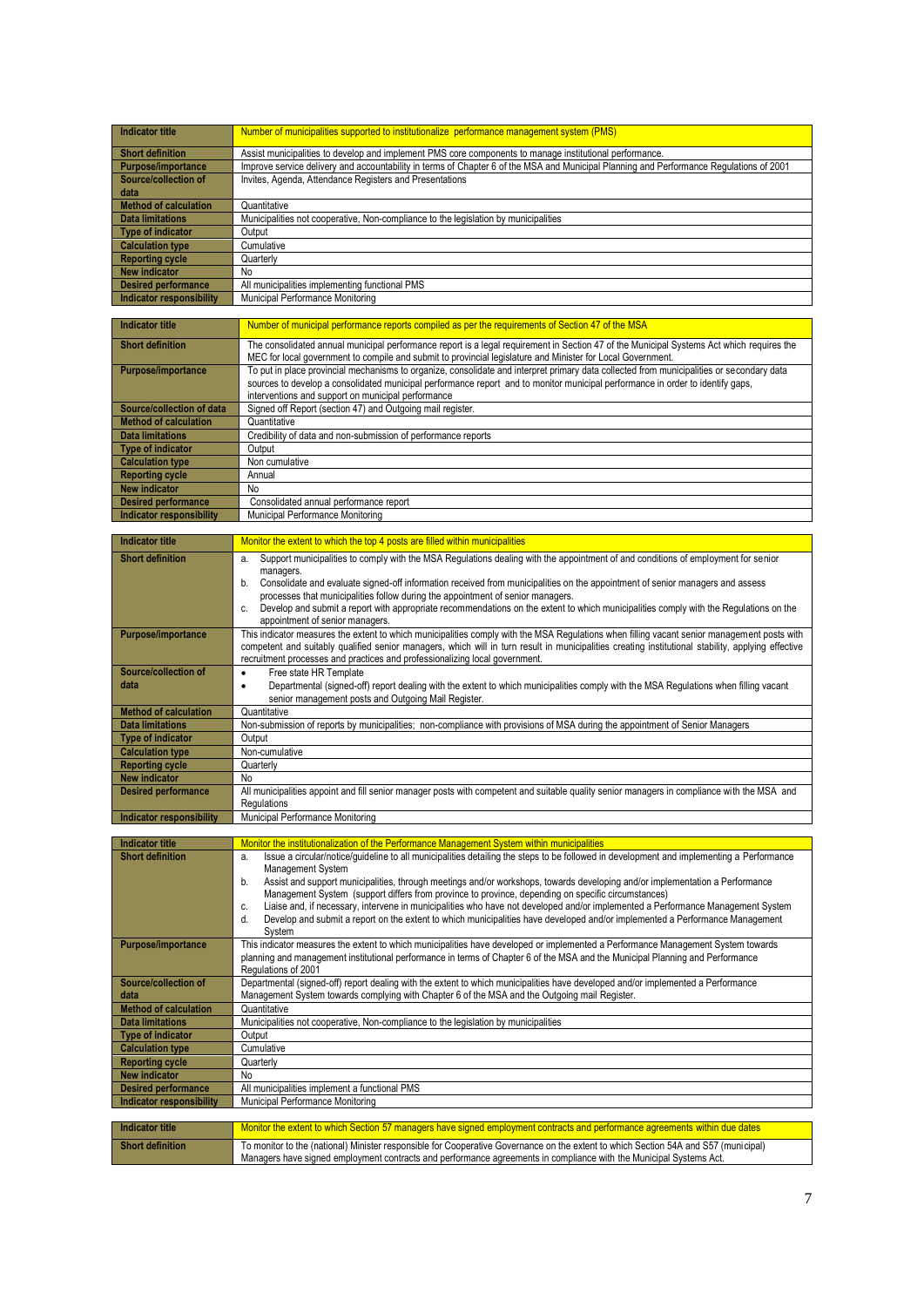| <b>Purpose/importance</b>    | This indicator measures the extent to which the Department successfully monitor to the Minister responsible for Cooperative Governance on  |
|------------------------------|--------------------------------------------------------------------------------------------------------------------------------------------|
|                              | the status of signed Employment Contracts and Performance Agreements by Section 54A and S57 (municipal) Managers, thereby complying        |
|                              | with the provisions of the Municipal Systems Act                                                                                           |
| Source/collection of         | Free state HR Template and<br>a)                                                                                                           |
| data                         | Departmental (signed-off) report dealing with the extent to which municipalities comply with the MSA Regulations when filling vacant<br>b) |
|                              | senior management posts and Outgoing Mail Register.                                                                                        |
| <b>Method of calculation</b> | Quantitative: sum of reports produced                                                                                                      |
| <b>Data limitations</b>      | Lack of credible information provided by municipalities, non-submission of signed employment contracts and performance agreements by       |
|                              | Section 54A and 57 (municipal) managers. Lack of response by municipalities within the required time-frames                                |
| <b>Type of indicator</b>     | Output Indicator                                                                                                                           |
| <b>Calculation type</b>      | Non-cumulative                                                                                                                             |
| <b>Reporting cycle</b>       | Annually                                                                                                                                   |
| <b>New indicator</b>         | No                                                                                                                                         |
| <b>Desired performance</b>   | All municipalities timeously submit signed performance agreement on the status of signed Performance Agreements by Section 54A managers    |
|                              | and S57 managers                                                                                                                           |
| Indicator responsibility     | Municipal Performance Monitoring                                                                                                           |

| Indicator title              | No. of municipalities supported towards developing their annual performance reports in terms of Section 46 of the MSA                         |
|------------------------------|-----------------------------------------------------------------------------------------------------------------------------------------------|
| <b>Short definition</b>      | To support municipalities towards producing annual performance reports in terms of Section 46 of the Municipal Systems Act.                   |
| <b>Purpose/importance</b>    | This indicator measures the extent to which the Department supports municipalities to produce annual performance reports in compliance with   |
|                              | Section 46 of the Municipal Systems Act                                                                                                       |
| Source/collection of         | Invitations, agendas, attendance register and presentations of workshops held with municipalities regarding annual performance reports        |
| data                         |                                                                                                                                               |
| <b>Method of calculation</b> | Quantitative: sum of municipalities supported                                                                                                 |
| <b>Data limitations</b>      | Poor participation of municipalities in scheduled meetings / workshops, lack of credibility data provided by municipalities, late and/or non- |
|                              | submission of verification documents by municipalities                                                                                        |
| Type of indicator            | Output Indicator                                                                                                                              |
| <b>Calculation type</b>      | Non-cumulative                                                                                                                                |
| <b>Reporting cycle</b>       | Annually                                                                                                                                      |
| <b>New indicator</b>         | No                                                                                                                                            |
| <b>Desired performance</b>   | Municipalities compile and submit annual performance reports in compliance with Section 46 of the Municipal Systems Act                       |
| Indicator responsibility     | Municipal Performance Monitoring                                                                                                              |

| Indicator title                 | No. of workshops held towards supporting municipalities on the development and signing of employment contracts and performance             |
|---------------------------------|--------------------------------------------------------------------------------------------------------------------------------------------|
|                                 | agreements of Section 57 Managers                                                                                                          |
| <b>Short definition</b>         | To support municipalities on the development and signing of employment contracts and performance agreements of Section 57 Managers         |
| <b>Purpose/importance</b>       | This indicator measures the extent to which the Department supports municipalities on the development and signing of employment contracts  |
|                                 | and performance agreements of Section 57 Managers                                                                                          |
| Source/collection of            | Invitations, agendas, attendance register and presentations of workshops held with municipalities regarding the development and signing of |
| data                            | employment contracts and performance agreements of Section 57 Managers                                                                     |
| <b>Method of calculation</b>    | Quantitative: sum of municipalities supported                                                                                              |
| <b>Data limitations</b>         | Non-attendance of workshops (by municipalities)                                                                                            |
| Type of indicator               | Output                                                                                                                                     |
| <b>Calculation type</b>         | Cumulative                                                                                                                                 |
| <b>Reporting cycle</b>          | Annually                                                                                                                                   |
| <b>New indicator</b>            | No                                                                                                                                         |
| <b>Desired performance</b>      | Municipalities develop and sign employment contracts and performance agreements of Section 57 Managers                                     |
| <b>Indicator responsibility</b> | Municipal Performance Monitoring                                                                                                           |

| <b>Indicator title</b>          | Monitor the status of contract employments versus permanent employments on senior management level (in municipalities)                    |
|---------------------------------|-------------------------------------------------------------------------------------------------------------------------------------------|
| <b>Short definition</b>         | To monitor to the extent to which Section 54A and S57 (municipal) Managers have signed employment contracts and performance               |
|                                 | agreements in compliance with the Municipal Systems Act.                                                                                  |
| <b>Purpose/importance</b>       | This indicator measures the extent to which the Department successfully monitor to the Minister responsible for Cooperative Governance on |
|                                 | the status of signed Employment Contracts and Performance Agreements by Section 54A and S57 (municipal) Managers, thereby complying       |
|                                 | with the provisions of the Municipal Systems Act                                                                                          |
| Source/collection of            | Signed-off report on the status of signed Employment Contracts and Performance Agreements of S54A and S57 (municipal)<br>a)               |
| data                            | Managers, informed by signed- Employment with the evidence from outgoing mail register.                                                   |
|                                 | Contracts and Performance Agreements received from municipalities.<br>b)                                                                  |
| <b>Method of calculation</b>    | Quantitative: sum of reports produced                                                                                                     |
| Data limitations                | Lack of credible information provided by municipalities, non-submission of signed employment contracts and performance agreements by      |
|                                 | Section 54A and 57 (municipal) managers. Lack of response by municipalities within the required time-frames                               |
| <b>Type of indicator</b>        | Output                                                                                                                                    |
| <b>Calculation type</b>         | Cumulative                                                                                                                                |
| <b>Reporting cycle</b>          | Annually                                                                                                                                  |
| <b>New indicator</b>            | Yes - B2B 10 Point Plan                                                                                                                   |
| <b>Desired performance</b>      | All municipalities timeously submit signed performance agreement on the status of signed Performance Agreements by Section 54A managers   |
|                                 | and S57 managers                                                                                                                          |
| <b>Indicator responsibility</b> | Municipal Performance Monitoring                                                                                                          |

| Compilation of the (provincial) municipal performance report as per Section 47 of the MSA                                                    |
|----------------------------------------------------------------------------------------------------------------------------------------------|
| The consolidated annual municipal performance report is a legal requirement in Section 47 of the Municipal Systems Act which requires the    |
| MEC for local government to compile and submit to provincial legislature and Minister for Local Government.                                  |
| To put in place provincial mechanisms to organize, consolidate and interpret primary data collected from municipalities or secondary data    |
| sources to develop a consolidated municipal performance report and to monitor municipal performance in order to identify gaps, interventions |
| and support on municipal performance                                                                                                         |
| Signed off Report (section 47) and Outgoing mail register.                                                                                   |
|                                                                                                                                              |
| Quantitative                                                                                                                                 |
| Credibility of data and non-submission of performance reports                                                                                |
| Output                                                                                                                                       |
| Non cumulative                                                                                                                               |
| Annual                                                                                                                                       |
|                                                                                                                                              |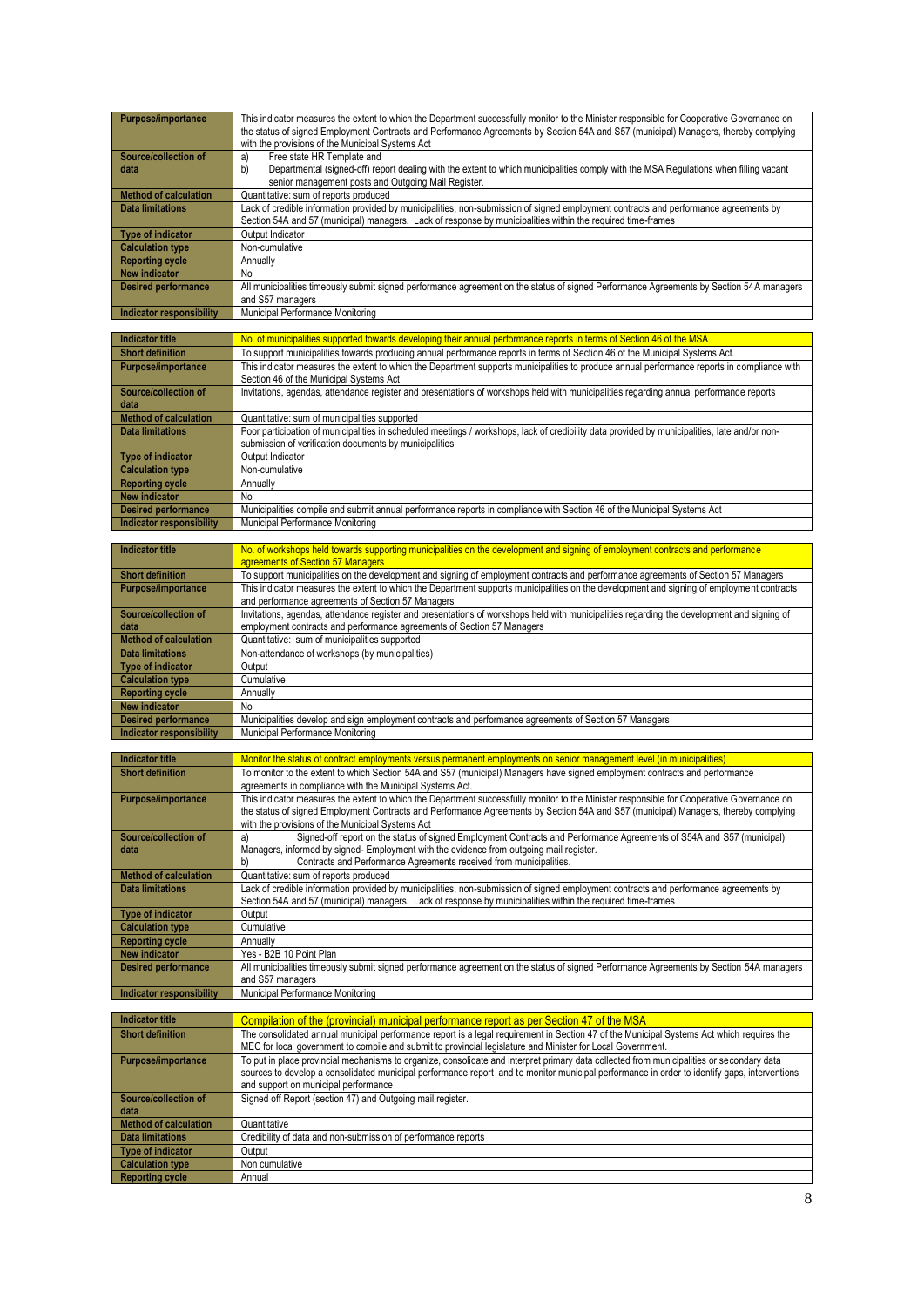| <b>Ne</b><br>indicator               | No                                      |
|--------------------------------------|-----------------------------------------|
| <b>Dec</b><br><b>I</b> performance   | Consolidated annual performance report  |
| responsibility<br><b>Inc.</b><br>mon | . .<br>Municipal Performance Monitoring |

#### **SUB-PROGRAMME: MUNICIPAL FINANCE**

| Indicator title              | Number of municipalities guided to comply with MPRA by target date.                                          |
|------------------------------|--------------------------------------------------------------------------------------------------------------|
| <b>Short definition</b>      | Municipalities monitored, assessed and quided to comply with the MPRA                                        |
| <b>Purpose/importance</b>    | To monitor and assess municipal compliance with the MPRA and provide quidance with respect to non-compliance |
| Source/collection of         | Invites, Agenda, Attendance Register and Signed off report compiled with outgoing mail register.             |
| data                         |                                                                                                              |
| <b>Method of calculation</b> | N/A                                                                                                          |
| <b>Data limitations</b>      | Lack of submission of information or incorrect information being submitted by municipalities and provinces   |
| <b>Type of indicator</b>     | Output                                                                                                       |
| <b>Calculation type</b>      | Cumulative for the year                                                                                      |
| <b>Reporting cycle</b>       | Quarterly                                                                                                    |
| <b>New indicator</b>         | No                                                                                                           |
| <b>Desired performance</b>   | The aim is to ensure that municipalities comply with critical aspects of the MPRA and its regulations        |
| Indicator responsibility     | Municipal Finance and Viability                                                                              |
|                              |                                                                                                              |
| Indicator title              | Number of municipalities supported to improve revenue management and debt collection (Sub-outcome 3)         |
| Charles definition           | Municipalities auppeted to impresse reseaux aplication.                                                      |

| Short definition         | Municipalities supported to improve revenue collection                                                                                           |
|--------------------------|--------------------------------------------------------------------------------------------------------------------------------------------------|
| Purpose/importance       | To monitor municipal credit control and debt collection policies and their implementation in order to improve revenue collection                 |
| Source/collection of     | Invites, Agenda, Attendance Register and Signed off report compiled with outgoing mail register.                                                 |
| l data                   |                                                                                                                                                  |
| Method of calculation    | Audited Annual Financial Statements and Accounting Ratios                                                                                        |
| <b>Data limitations</b>  | Non-implementation of credit control and debt collection policies by municipalities and incorrect or inconsistent data submitted on S71 reports. |
| Type of indicator        | Output                                                                                                                                           |
| <b>Calculation type</b>  | Targeted support                                                                                                                                 |
| Reporting cycle          | Quarterly                                                                                                                                        |
| New indicator            | No.                                                                                                                                              |
| Desired performance      | Improved revenue management in local government                                                                                                  |
| Indicator responsibility | Revenue Management                                                                                                                               |

| Indicator title            | No. of municipalities monitored on implementation of Audit Response Plan based on the 2015/16 audit outcomes |
|----------------------------|--------------------------------------------------------------------------------------------------------------|
|                            |                                                                                                              |
| Short definition           | Municipalities supported to develop and implement audit response plans                                       |
| Purpose/importance         | To improve municipal audit outcomes                                                                          |
| Source/collection of       |                                                                                                              |
| data                       | Audit reports and quarterly reports on the implementation of audit remedial plans. (Outgoing mail report)    |
| Method of calculation      | Quantitative                                                                                                 |
| <b>Data limitations</b>    | Non submission of annual financial statements, quality of remedial plans and capacity to implement them      |
| Type of indicator          | Output                                                                                                       |
| <b>Calculation type</b>    | Cumulative                                                                                                   |
| Reporting cycle            | Quarterly                                                                                                    |
| New indicator              | No.                                                                                                          |
| <b>Desired performance</b> | Improved audit outcome of municipalities                                                                     |
| Indicator responsibility   | Municipal Audit Outcomes                                                                                     |

| <b>Indicator title</b>       | Monitor the functionality of audit committees in municipalities                                                                                  |
|------------------------------|--------------------------------------------------------------------------------------------------------------------------------------------------|
| <b>Short definition</b>      | Fully functional audit committees in municipalities. An Audit Committee is an independent committee constituted to review the control,           |
|                              | governance and risk management within the Institution, established in terms of section 77 of the Public Finance Management Act (PFMA), or        |
|                              | section 166 of the Municipal Finance Management Act (MFMA).                                                                                      |
| <b>Purpose/importance</b>    | Advise the municipal council, the political office-bearers, the accounting officer and the management staff of the municipality, or the board of |
|                              | directors, the accounting officer and management staff of the municipal entity, on matters relating to control, governance, risk management.     |
| Source/collection of         | A signed off status report.                                                                                                                      |
| data                         | Invitations, attendance register and agenda of the audit committee meetings                                                                      |
| <b>Method of calculation</b> | Quantitative                                                                                                                                     |
| Data limitations             | a. Non-submission of audit action plans by municipalities                                                                                        |
|                              | b. Poor quality of remedial audit action plans                                                                                                   |
|                              | c. Lack of capacity within municipalities to implement Audit Response Plans based on audit outcomes                                              |
| Type of indicator            | Output                                                                                                                                           |
| <b>Calculation type</b>      | Cumulative                                                                                                                                       |
| <b>Reporting cycle</b>       | Quarterly                                                                                                                                        |
| <b>New indicator</b>         | No                                                                                                                                               |
| <b>Desired performance</b>   | All municipalities develop and successfully implements Audit Response Plans based on audit outcomes                                              |
| Indicator responsibility     | <b>Municipal Finance</b>                                                                                                                         |

| Indicator title         | Monitor compliance with the MPRA within municipalities                                                       |
|-------------------------|--------------------------------------------------------------------------------------------------------------|
| Short definition        | Municipalities monitored, assessed and quided to comply with the MPRA                                        |
| Purpose/importance      | To monitor and assess municipal compliance with the MPRA and provide quidance with respect to non-compliance |
| Source/collection of    | Compliance signed off report and the out-going mail register.                                                |
| data                    |                                                                                                              |
| Method of calculation   | Quantitative: sum of reports produced                                                                        |
| <b>Data limitations</b> | Lack of submission of information or incorrect information being submitted by municipalities and provinces   |
| Type of indicator       | Output                                                                                                       |
| <b>Calculation type</b> | Cumulative                                                                                                   |
| Reporting cycle         | 6-Monthly                                                                                                    |
| New indicator           | Yes                                                                                                          |
| Desired performance     | The aim is to ensure that municipalities comply with critical aspects of the MPRA and its requlations        |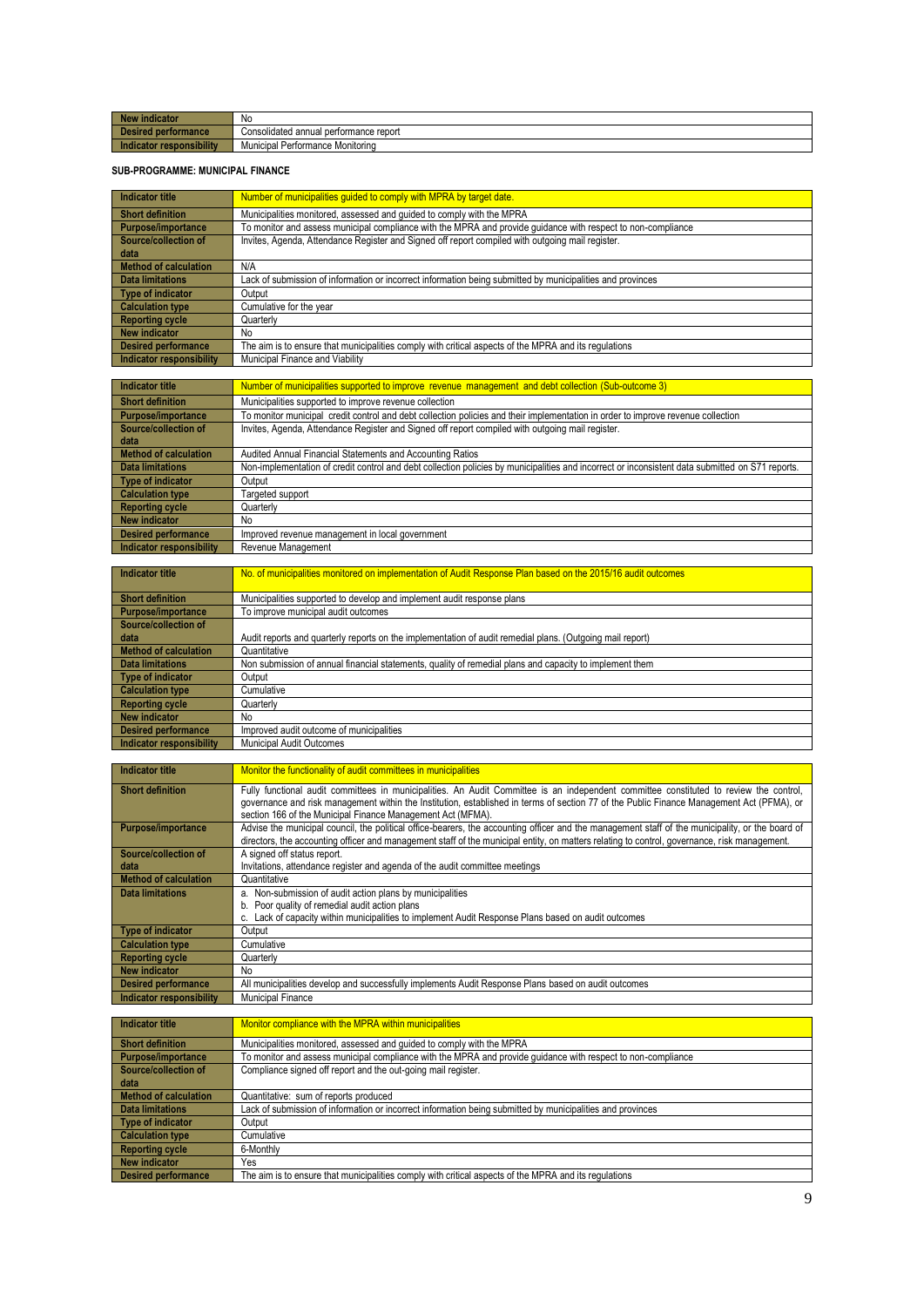| Indicator responsibility     | <b>Municipal Finance</b>                                                                                                                         |
|------------------------------|--------------------------------------------------------------------------------------------------------------------------------------------------|
|                              |                                                                                                                                                  |
| <b>Indicator title</b>       | Monitor revenue management and debt collection within municipalities                                                                             |
| <b>Short definition</b>      | Municipalities supported to improve revenue collection                                                                                           |
| <b>Purpose/importance</b>    | To monitor municipal credit control and debt collection policies and their implementation in order to improve revenue collection                 |
| Source/collection of         | Governance Finance Quarterly Report and out-going mail register.                                                                                 |
| data                         |                                                                                                                                                  |
| <b>Method of calculation</b> | Quantitative: sum of reports produced                                                                                                            |
| <b>Data limitations</b>      | Non-implementation of credit control and debt collection policies by municipalities and incorrect or inconsistent data submitted on S71 reports. |
| <b>Type of indicator</b>     | Output                                                                                                                                           |
| <b>Calculation type</b>      | Cumulative                                                                                                                                       |
| <b>Reporting cycle</b>       | 6-Monthly                                                                                                                                        |
| <b>New indicator</b>         | Yes                                                                                                                                              |
| <b>Desired performance</b>   | Improved revenue management and debt collection in local government                                                                              |
| Indicator responsibility     | <b>Municipal Finance</b>                                                                                                                         |
|                              |                                                                                                                                                  |

| Indicator title          | No. of municipalities receiving disclaimers for more than 3 years supported to develop and implement audit response plans |
|--------------------------|---------------------------------------------------------------------------------------------------------------------------|
| <b>Short definition</b>  | Disclaimer Municipalities supported to develop and implement audit response plans towards better Audit Opinions           |
| Purpose/importance       | To improve municipal audit outcomes                                                                                       |
| Source/collection of     |                                                                                                                           |
| data                     | Quarterly reports on the implementation of audit remedial plans.                                                          |
| Method of calculation    | Quantitative:                                                                                                             |
| <b>Data limitations</b>  | Non Functionality of Internal Audit Units, Lack of capacity to implement remedial actions                                 |
| Type of indicator        | Output                                                                                                                    |
| Calculation type         | Cumulative                                                                                                                |
| Reporting cycle          | Quarterly                                                                                                                 |
| New indicator            | Yes                                                                                                                       |
| Desired performance      | Improved Audit outcomes                                                                                                   |
| Indicator responsibility | <b>Municipal Finance</b>                                                                                                  |

| Indicator title                 | No. of municipalities supported to implement financial turn-around plans                                       |
|---------------------------------|----------------------------------------------------------------------------------------------------------------|
| <b>Short definition</b>         | To support municipalities towards the implementation of financial turn-around plans developed (MSP)            |
| <b>Purpose/importance</b>       | This indicator measures the extent to which the Department support the financial turn-around of municipalities |
|                                 | SLA                                                                                                            |
| Source/collection of            | Project charter                                                                                                |
| data                            | Progress report.<br>٠                                                                                          |
| <b>Method of calculation</b>    | Quantitative: sum of municipalities supported                                                                  |
| <b>Data limitations</b>         | Support and cooperation from municipalities                                                                    |
| <b>Type of indicator</b>        | Output                                                                                                         |
| <b>Calculation type</b>         | Non-cumulative                                                                                                 |
| <b>Reporting cycle</b>          | Quarterly                                                                                                      |
| <b>New indicator</b>            | Yes - B2B 10 Point Plan                                                                                        |
| <b>Desired performance</b>      | MFMA compliance and financial viability improvement                                                            |
| <b>Indicator responsibility</b> | Municipal Finance                                                                                              |

#### **SUB-PROGRAMME: PUBLIC PARTICIPATION**

**Indicator responsibility** Public participation

| <b>Indicator title</b>       | Number of ward committees supported on implementation of ward operational plans.                                                              |
|------------------------------|-----------------------------------------------------------------------------------------------------------------------------------------------|
| <b>Short definition</b>      | Functionality of ward committees in relation to the implementation of ward operational plans in municipal wards that include basic ward level |
|                              | issues (potholes, non-functioning traffic lights, service interruptions, billing queries, etc) to be addressed                                |
| <b>Purpose/importance</b>    | To strengthen ward committee functionality.                                                                                                   |
| Source/collection of         | Ward operational plans signed off by the ward councilors/speaker and ward committee functionality reports as developed by municipalities      |
| data                         |                                                                                                                                               |
| <b>Portfolio of Evidance</b> | Invitations, attendance registers, agenda and signed off report with outgoing mail register                                                   |
| <b>Method of calculation</b> | Ward level operational plan developed and implemented in each municipal ward                                                                  |
| <b>Data limitations</b>      | Lack of capacity and administrative support by municipalities                                                                                 |
| <b>Type of indicator</b>     | Output                                                                                                                                        |
| <b>Calculation type</b>      | Cumulative                                                                                                                                    |
| <b>Reporting cycle</b>       | Quarterly                                                                                                                                     |
| <b>New indicator</b>         | No                                                                                                                                            |
| <b>Desired performance</b>   | To ensure structured ward committee operations thereby improving the accountability of ward committees and municipal structures to the        |
|                              | communities they serve                                                                                                                        |
| Indicator responsibility     | <b>Public Participation</b>                                                                                                                   |
|                              |                                                                                                                                               |
| <b>Indicator title</b>       | Number of municipalities supported on the development of ward level database with community concerns and remedial actions produced.           |
| <b>Short definition</b>      | Establishment of systems and processes to register and respond to community concerns.                                                         |
| Purpose/importance           | To act as an early warning system to address issues at an early stage                                                                         |
| Source/collection of         | Invitations, attendance registers, agenda and signed off report with outgoing mail register                                                   |
| data                         |                                                                                                                                               |
| <b>Method of calculation</b> | Quantitative                                                                                                                                  |
| <b>Data limitations</b>      | Availability of applicable systems and Lack of capacity and administrative support by municipalities.                                         |
| <b>Type of indicator</b>     | Output                                                                                                                                        |
| <b>Calculation type</b>      | Cumulative                                                                                                                                    |
| <b>Reporting cycle</b>       | Quarterly                                                                                                                                     |
| <b>New indicator</b>         | No                                                                                                                                            |
| <b>Desired performance</b>   | Improved rate of response to community concerns by municipalities                                                                             |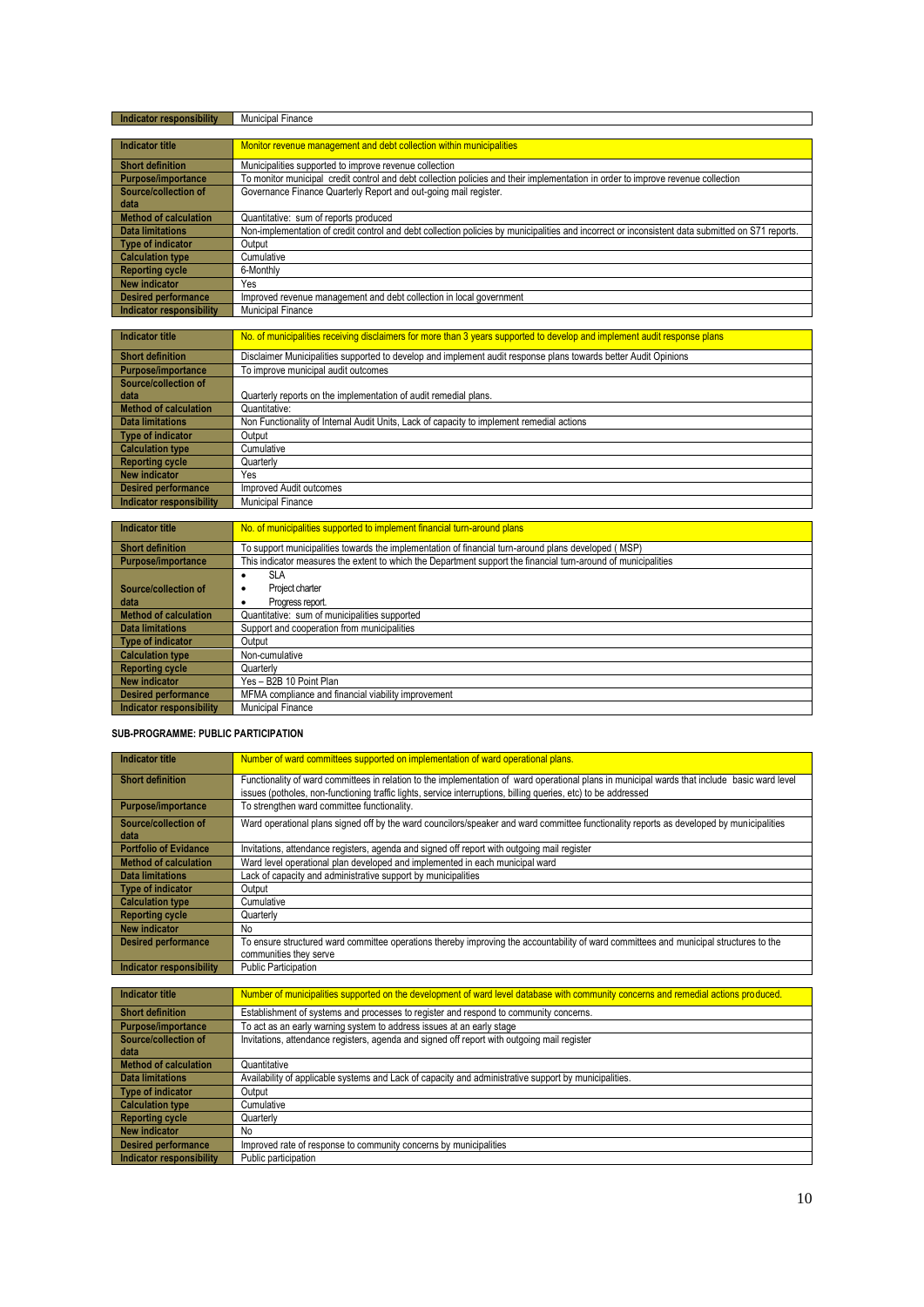| <b>Indicator title</b>                     | Report on the number of community report back meetings convened by Councillors in each ward.                                                 |
|--------------------------------------------|----------------------------------------------------------------------------------------------------------------------------------------------|
| <b>Short definition</b>                    | Strengthening community feedback mechanisms by municipal councilors                                                                          |
| Purpose/importance<br>Source/collection of | To ensure compliance with schedule 5 of the Municipal Structures Act.                                                                        |
| data                                       | Schedule of community feedback meetings and signed off report on quarterly community report back meetings.                                   |
| <b>Method of calculation</b>               | Quantitative                                                                                                                                 |
| <b>Data limitations</b>                    | Lack of capacity and administrative support by municipalities.                                                                               |
| <b>Type of indicator</b>                   | Output                                                                                                                                       |
| <b>Calculation type</b>                    | Cumulative                                                                                                                                   |
| <b>Reporting cycle</b>                     | Quarterly                                                                                                                                    |
| <b>New indicator</b>                       | No                                                                                                                                           |
| <b>Desired performance</b>                 | Improved communication between municipalities and communities on service delivery issues                                                     |
| <b>Indicator responsibility</b>            | Public participation                                                                                                                         |
|                                            |                                                                                                                                              |
| <b>Indicator title</b>                     | Monitor municipalities on the functionality of their Ward Committees                                                                         |
| <b>Short definition</b>                    | To have fully functional ward committees in all municipalities of the Province                                                               |
| Purpose/importance                         | Improve communication between community and municipality.                                                                                    |
| Source/collection of                       | The signed off report and the outgoing mail register.                                                                                        |
| data                                       |                                                                                                                                              |
| <b>Method of calculation</b>               | Quantitative                                                                                                                                 |
| <b>Data limitations</b>                    | Lack of capacity and administrative support by municipalities.                                                                               |
| <b>Type of indicator</b>                   | Output                                                                                                                                       |
| <b>Calculation type</b>                    | Cumulative                                                                                                                                   |
| <b>Reporting cycle</b>                     | Quarterly                                                                                                                                    |
| <b>New indicator</b>                       | No                                                                                                                                           |
| <b>Desired performance</b>                 | Improved public participation in municipalities.                                                                                             |
| <b>Indicator responsibility</b>            | Public Participation                                                                                                                         |
|                                            |                                                                                                                                              |
| <b>Indicator title</b>                     | Monitor the extent municipalities are implementing the Complaints and Compliments Management System                                          |
| <b>Short definition</b>                    | Improve responsiveness of municipalities to community complaints.                                                                            |
| <b>Purpose/importance</b>                  | To ensure compliance with section 17 of the Municipal System Act.                                                                            |
| Source/collection of                       | The signed off report and the outgoing mail register.                                                                                        |
| data                                       |                                                                                                                                              |
| <b>Method of calculation</b>               | Qualitative                                                                                                                                  |
| <b>Data limitations</b>                    | Underutilization of the system by the municipalities                                                                                         |
| <b>Type of indicator</b>                   | Output                                                                                                                                       |
| <b>Calculation type</b>                    | Cumulative                                                                                                                                   |
| <b>Reporting cycle</b>                     | Quarterly                                                                                                                                    |
| <b>New indicator</b>                       | No                                                                                                                                           |
|                                            |                                                                                                                                              |
| <b>Desired performance</b>                 | Improvement of response rate and time to community concerns                                                                                  |
| <b>Indicator responsibility</b>            | Public Participation (Municipal Intergovernmental Relations Directorate)                                                                     |
|                                            |                                                                                                                                              |
| <b>Indicator title</b>                     | Monitor the functionality of District IGR structures                                                                                         |
| <b>Short definition</b>                    | To monitor the functionality of District IGR Structures                                                                                      |
| <b>Purpose/importance</b>                  | This indicator measures the extent to which District IGR structures are functional in compliance with the provision of the IGR Framework Act |
|                                            |                                                                                                                                              |
| Source/collection of<br>data               | The signed off report and the outgoing mail register.                                                                                        |
| <b>Method of calculation</b>               | Quantitative:                                                                                                                                |
| <b>Data limitations</b>                    | Meeting are not held non-attendance by primary members.                                                                                      |
| <b>Type of indicator</b>                   | Output Indicator                                                                                                                             |
| <b>Calculation type</b>                    | Cumulative                                                                                                                                   |
| <b>Reporting cycle</b>                     | Quarterly                                                                                                                                    |
| <b>New indicator</b>                       | No                                                                                                                                           |
| <b>Desired performance</b>                 | Improvement in coordination and implementation of Government programmes at municipal level                                                   |
| <b>Indicator responsibility</b>            | Public Participation (Municipal Intergovernmental Relations Directorate)                                                                     |
|                                            |                                                                                                                                              |
| <b>Indicator title</b>                     | Monitor the extent to which municipalities have mechanisms to include vulnerable groups in core municipal processes                          |
| <b>Short definition</b>                    | Assess all municipalities with procedure and processes on forums to include vulnerable groups.                                               |
| Purpose/importance<br>Source/collection of | To improve participation of vulnerable communities in municipal processes.                                                                   |
| data                                       | The signed off report and the outgoing mail register.                                                                                        |
| <b>Method of calculation</b>               | Quantitative                                                                                                                                 |
| <b>Data limitations</b>                    | Non-existence of mechanisms and forums to include the vulnerable groups                                                                      |
| <b>Type of indicator</b>                   | Output                                                                                                                                       |
| <b>Calculation type</b>                    | Cumulative                                                                                                                                   |
| <b>Reporting cycle</b>                     | Quarterly                                                                                                                                    |
| New indicator                              | No                                                                                                                                           |
| <b>Desired performance</b>                 | To empower the vulnerable groups                                                                                                             |
| <b>Indicator responsibility</b>            | Public Participation (Municipal Intergovernmental Relations Directorate)                                                                     |
|                                            |                                                                                                                                              |
| <b>Indicator title</b>                     | Monitor the extent to which municipalities successfully implement the Batho Pele Service Standards Framework for Local Government            |
| <b>Short definition</b>                    | To support municipalities on the implementation of the Batho Pele Service Standards Framework                                                |
| Purpose/importance<br>Source/collection of | Institutionalize the Batho Pele Service Standards Framework in municipalities<br>The signed off report and the outgoing mail register.       |

**Method of calculation** Quantitative:

**Type of indicator Quantum Output** 

 $\overline{1}$ 

Quantitative:<br>
Inconsistent and inaccurate reporting by municipalities<br>
Output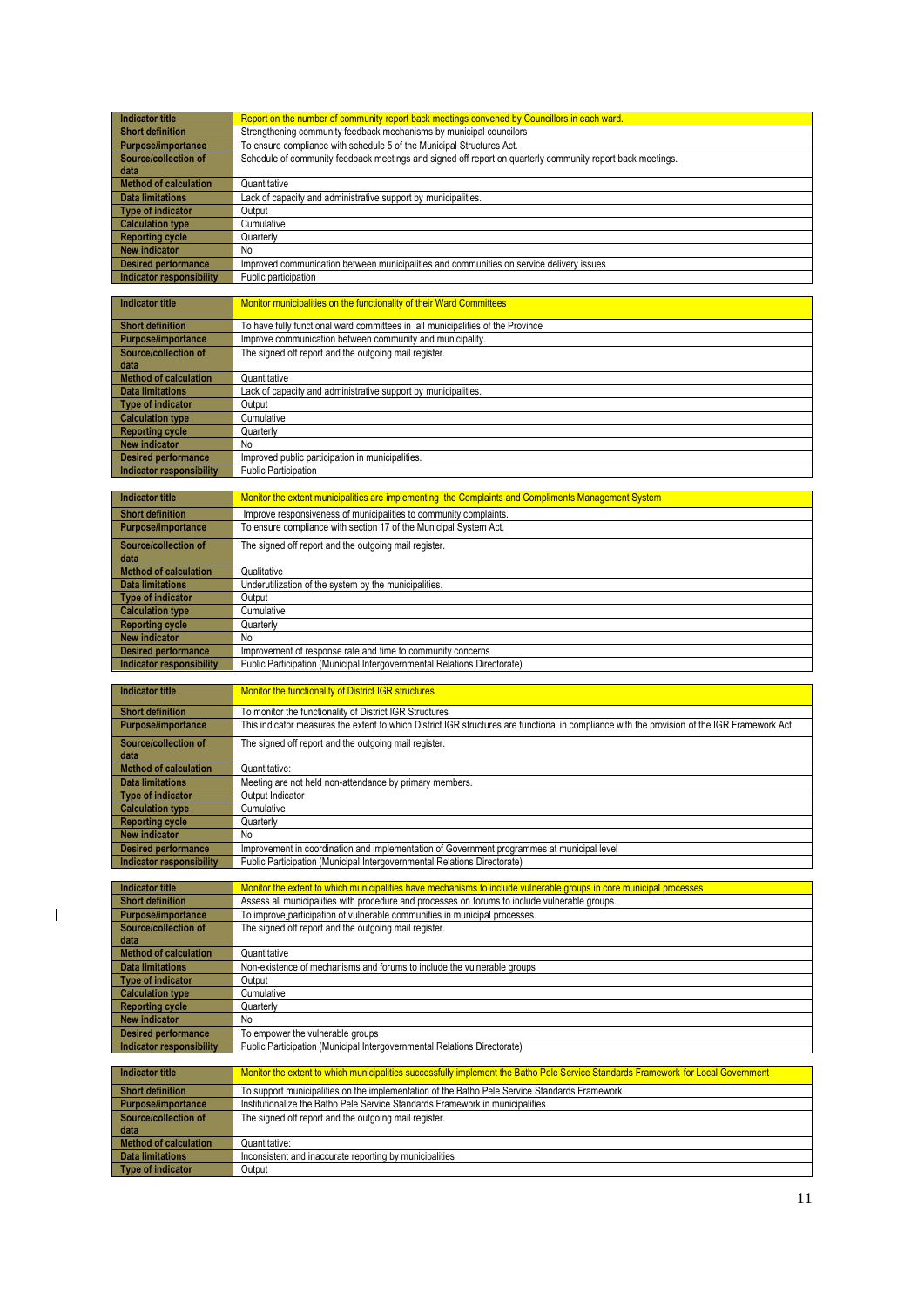| <b>Calculation type</b>  | Cumulative                                                               |
|--------------------------|--------------------------------------------------------------------------|
| <b>Reporting cycle</b>   | Quarterlv                                                                |
| New indicator            | No                                                                       |
| Desired performance      | Improved implementation of the Batho Pele Service Standards Framework    |
| Indicator responsibility | Public Participation (Municipal Intergovernmental Relations Directorate) |

#### **SUB-PROGRAMME: CAPACITY DEVELOPMENT**

| Indicator title              | Number of capacity building interventions conducted in municipalities                                                                                                                          |
|------------------------------|------------------------------------------------------------------------------------------------------------------------------------------------------------------------------------------------|
|                              | To implement the following interventions towards improving the service delivery capacity of municipalities:                                                                                    |
|                              | Municipal Support Plan (MSP) on matters related to municipal finance                                                                                                                           |
| <b>Short definition</b>      | Training of municipal finance officials towards improving the financial capacity of municipalities                                                                                             |
| <b>Purpose/importance</b>    | Institutionalise capacity building for municipalities so that officials meet the prescribed minimum competency requirements and councillors are<br>able to fulfil their governance obligations |
| Source/collection of         | Agenda, invitation, attendance register, signed off minutes or report on Municipal reports on capacity building initiatives with outgoing mail                                                 |
| data                         | register.                                                                                                                                                                                      |
| <b>Method of calculation</b> | Quantitative                                                                                                                                                                                   |
| <b>Data limitations</b>      | Lack of submission of information from municipalities                                                                                                                                          |
| Type of indicator            | Output                                                                                                                                                                                         |
| <b>Calculation type</b>      | Non-cumulative                                                                                                                                                                                 |
| <b>Reporting cycle</b>       | Quarterly                                                                                                                                                                                      |
| New indicator                | No.                                                                                                                                                                                            |
| <b>Desired performance</b>   | To strengthen the capability and ability of officials and councillors to accomplish their governance responsibilities                                                                          |
| Indicator responsibility     | Municipal Support Programme (Municipal Finance)                                                                                                                                                |

| Indicator title              | Report on implementation of Back to Basics support plans by municipalities                                                                                                                                   |
|------------------------------|--------------------------------------------------------------------------------------------------------------------------------------------------------------------------------------------------------------|
|                              | Coordinate all stakeholder's commitments and support interventions within the Back to Basics support plans<br>٠<br>Support municipalities through Back to Basic Crack Team and Provincial Task Team meetings |
|                              | District Crack Teams to facilitate, coordinate, assist at developing reports as well as identified interventions<br>٠                                                                                        |
| <b>Short definition</b>      | Provincial Task team for overall strategic coordination of Back to Basic in the province                                                                                                                     |
| <b>Purpose/importance</b>    | Improve coordination of support interventions directed to municipalities by national, provincial, sector departments and other key stakeholders                                                              |
| Source/collection of         | (signed off) Presentations                                                                                                                                                                                   |
| data                         |                                                                                                                                                                                                              |
| <b>Method of calculation</b> | Quantitative: sum of reports produced                                                                                                                                                                        |
|                              | Lack of report and commitment from sector departments                                                                                                                                                        |
| <b>Data limitations</b>      | Nonattendance of scheduled meetings                                                                                                                                                                          |
| Type of indicator            | Output                                                                                                                                                                                                       |
| <b>Calculation type</b>      | Non-cumulative                                                                                                                                                                                               |
| <b>Reporting cycle</b>       | Annually                                                                                                                                                                                                     |
| New indicator                | Yes                                                                                                                                                                                                          |
| <b>Desired performance</b>   | To improve the service delivery capacity of municipalities                                                                                                                                                   |
| Indicator responsibility     | Municipal Performance and Monitoring                                                                                                                                                                         |

| <b>Indicator title</b>       | Number of municipalities supported to roll-out the Gender policy framework                                                                     |
|------------------------------|------------------------------------------------------------------------------------------------------------------------------------------------|
| <b>Short definition</b>      | Support municipalities through meetings/ workshop/letter/circulars to develop and or review gender                                             |
|                              | Gender policy framework aligned to the following:                                                                                              |
|                              | National COGTA Gender framework for Local Government                                                                                           |
|                              | Public Service Gender Equality Strategic Framework, 2009                                                                                       |
|                              | Framework for transforming gender relations in South Africa by the Commission for Gender Equality                                              |
|                              | Approval of Gender framework by the municipal council                                                                                          |
|                              | Gender policy framework implemented in municipalities                                                                                          |
|                              | Guide municipalities on gender policy to achieve the 50/50 representation of women in senior management position                               |
|                              | Responding to a non-racist, nonsexist society<br>٠                                                                                             |
|                              | Implement the roll-out of gender framework in municipalities                                                                                   |
| Purpose/importance           | To ensure that gender policy framework is in place in all municipalities                                                                       |
| Source/collection of         | Agenda, invitation, attendance register, signed off minutes or report on Municipal reports on capacity building initiatives with outgoing mail |
| data                         | register.                                                                                                                                      |
| <b>Portfolio of evidance</b> | Municipal quarterly report.                                                                                                                    |
| <b>Method of calculation</b> | Quantitative.                                                                                                                                  |
|                              | Lack of maintaining the gender disaggregation                                                                                                  |
|                              | Lack of participation by municipalities                                                                                                        |
| <b>Data limitations</b>      | Non-attendance of scheduled meetings by stakeholders                                                                                           |
| Type of indicator            | Output                                                                                                                                         |
| <b>Calculation type</b>      | Cumulative                                                                                                                                     |
| <b>Reporting cycle</b>       | Quarterly                                                                                                                                      |
| <b>New indicator</b>         | No                                                                                                                                             |
| <b>Desired performance</b>   | Gender equity in municipalities                                                                                                                |
| Indicator responsibility     | Capacity Development                                                                                                                           |

| <b>Indicator title</b>  | Report on the extent to which CDWs, CWP participants and Ward Committee Members are involved with the implementation of the B2B |
|-------------------------|---------------------------------------------------------------------------------------------------------------------------------|
|                         | Programme                                                                                                                       |
| <b>Short definition</b> | All participants at local government are involved and participating in the B2B programme                                        |
| Purpose/importance      | To ensures that municipalities are fully effective on implementation of B2B programme through CPW                               |
| Source/collection of    |                                                                                                                                 |
| data                    | Presentations.                                                                                                                  |
| Method of calculation   | Quantitative                                                                                                                    |
| Data limitations        | Lack of cooperation from municipalities to provide accurate and signed-off information                                          |
| Type of indicator       | Output                                                                                                                          |
| <b>Calculation type</b> | Cumulative                                                                                                                      |
| <b>Reporting cycle</b>  | Annually                                                                                                                        |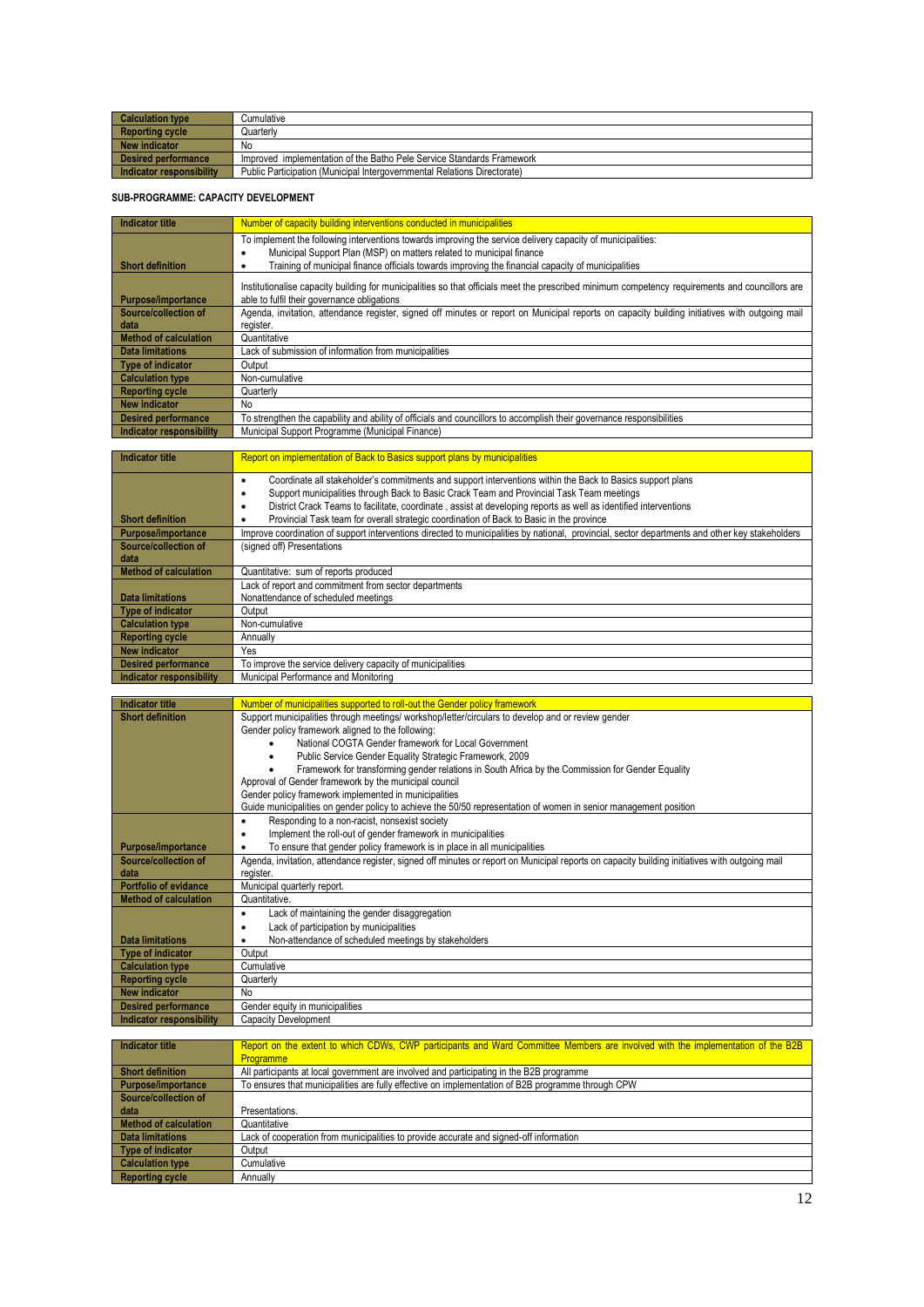| indicator                     | Yes.<br>10 Point Plan<br><b>DOD</b><br><b>BZB</b> |
|-------------------------------|---------------------------------------------------|
| ired performance              | <br>Gender equity in municipalities               |
| cator responsibility<br>Indic | Municipal<br>Performance and Monitoring           |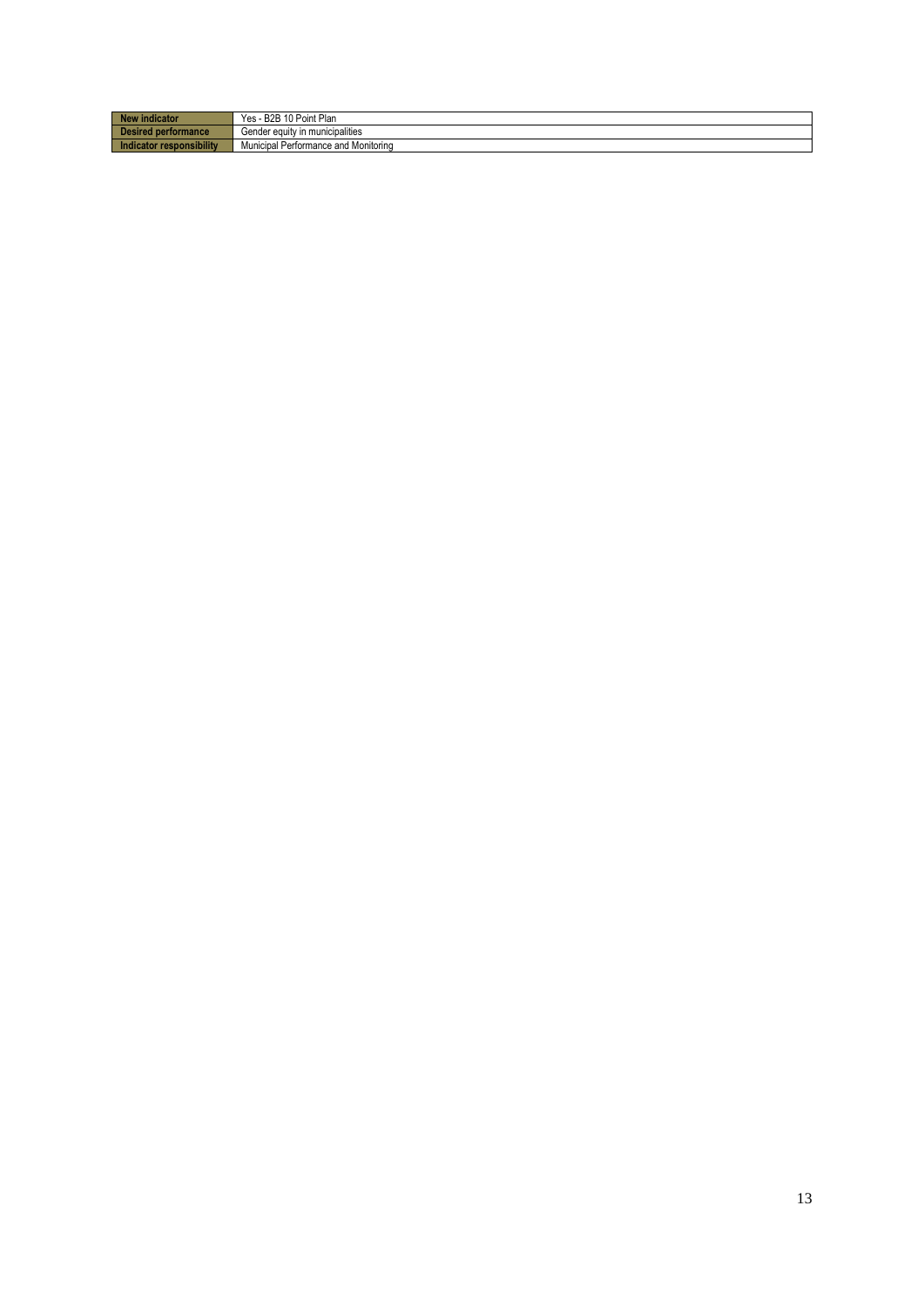#### **PROGRAMME 3: DEVELOPMENT AND PLANNING**

#### **SUB-PROGRAMME: SPATIAL PLANNING AND LAND USE MANAGEMENT**

| <b>Indicator title</b>                                        | Number of municipalities supported on the implementation of SPLUMA                                                                                                                                                                                                              |
|---------------------------------------------------------------|---------------------------------------------------------------------------------------------------------------------------------------------------------------------------------------------------------------------------------------------------------------------------------|
|                                                               |                                                                                                                                                                                                                                                                                 |
| <b>Short definition</b>                                       | Support all municipalities on the implementation of SPLUMA.                                                                                                                                                                                                                     |
| Purpose/importance                                            | To improve spatial planning and land use management                                                                                                                                                                                                                             |
| Source/collection of                                          | Invitation letters, agendas, attendance registers, minutes of meetings with municipalities                                                                                                                                                                                      |
| data<br><b>Method of calculation</b>                          | Quantitative                                                                                                                                                                                                                                                                    |
| <b>Data limitations</b>                                       | Capacity constraints at local level to implement SPLUMA.                                                                                                                                                                                                                        |
| <b>Type of indicator</b>                                      | Output                                                                                                                                                                                                                                                                          |
| <b>Calculation type</b>                                       | Cumulative                                                                                                                                                                                                                                                                      |
| <b>Reporting cycle</b>                                        | Quarterly                                                                                                                                                                                                                                                                       |
| <b>New indicator</b>                                          | No                                                                                                                                                                                                                                                                              |
| <b>Desired performance</b>                                    | All Municipalities complying with SPLUMA<br>Development and Planning                                                                                                                                                                                                            |
| <b>Indicator responsibility</b>                               |                                                                                                                                                                                                                                                                                 |
| <b>Indicator title</b>                                        | No of municipalities supported on the development of a Geographical Information System (GIS)                                                                                                                                                                                    |
| <b>Short definition</b>                                       | To assist municipalities towards developing a GIS                                                                                                                                                                                                                               |
| Purpose/importance                                            | This indicator measures the extent to which the Department successfully supports municipalities on the development of a GIS to inform                                                                                                                                           |
|                                                               | orderly planning in municipalities                                                                                                                                                                                                                                              |
| Source/collection of                                          | Invitation letters, agendas, attendance registers, and minutes of the meetings and workshops with municipalities                                                                                                                                                                |
| data                                                          |                                                                                                                                                                                                                                                                                 |
| <b>Method of calculation</b><br><b>Data limitations</b>       | Quantitative in respect of municipalities supported, qualitative in respect of Assessment Report involving all municipalities<br>Non-availability of or lack of cooperation from municipalities to conduct assessment. Inaccurate and/or incomplete data provided by provincial |
|                                                               | and national departments                                                                                                                                                                                                                                                        |
| <b>Type of indicator</b>                                      | Output Indicator                                                                                                                                                                                                                                                                |
| <b>Calculation type</b>                                       | Non-cumulative                                                                                                                                                                                                                                                                  |
| <b>Reporting cycle</b>                                        | Quarterly                                                                                                                                                                                                                                                                       |
| <b>New indicator</b>                                          | Yes                                                                                                                                                                                                                                                                             |
| <b>Desired performance</b><br><b>Indicator responsibility</b> | All municipalities have a functional Geographical Information System (GIS) towards informing orderly planning within municipalities<br>Spatial Planning and Land Use Management (Spatial Planning Directorate)                                                                  |
|                                                               |                                                                                                                                                                                                                                                                                 |
| <b>Indicator title</b>                                        | No. of municipalities supported with the updating of their Spatial Development Frameworks in line with SPLUMA                                                                                                                                                                   |
| <b>Short definition</b>                                       | To support municipalities on the compilation of Spatial Development Frameworks in terms of SPLUMA requirements.                                                                                                                                                                 |
| Purpose/importance                                            | This indicator measures the extent to which the Department supports municipalities to compile credible Spatial Development Frameworks                                                                                                                                           |
| Source/collection of                                          | towards informing orderly planning in municipalities                                                                                                                                                                                                                            |
| data                                                          | Invitation letters, agendas, attendance registers, minutes of meetings or signed off report with municipalities                                                                                                                                                                 |
| <b>Method of calculation</b>                                  | Quantitative: sum of municipalities supported                                                                                                                                                                                                                                   |
| <b>Data limitations</b>                                       | Limited input of national and provincial departments in the spatial development framework development process / poor participation of                                                                                                                                           |
|                                                               | municipal officials and the public                                                                                                                                                                                                                                              |
| <b>Type of indicator</b>                                      | Output Indicator<br>Non-cumulative                                                                                                                                                                                                                                              |
| <b>Calculation type</b><br><b>Reporting cycle</b>             | Quarterly, With the duration of a municipality's LUS process normally longer than 12 months, the LUS process continues into next financial                                                                                                                                      |
|                                                               | years.                                                                                                                                                                                                                                                                          |
| <b>New indicator</b>                                          | No                                                                                                                                                                                                                                                                              |
| <b>Desired performance</b>                                    | All municipalities have credible and implementable Spatial Development Frameworks of a high technical quality towards informing orderly                                                                                                                                         |
| Indicator responsibility                                      | municipal planning.<br>Spatial Planning and Land Use Management (Spatial Planning Directorate)                                                                                                                                                                                  |
|                                                               |                                                                                                                                                                                                                                                                                 |
| Indicator title                                               | No. of local municipalities supported on the compilation of Land Use Schemes in line with SPLUMA                                                                                                                                                                                |
| <b>Short definition</b>                                       | To provide support to municipalities through workshops and/or meetings on the compilation of Land Use Schemes as per SPLUMA                                                                                                                                                     |
| <b>Purpose/importance</b>                                     | requirement.<br>This indicators measures the extent to which the Department successfully assists and/or support municipalities with the compilation of Land                                                                                                                     |
|                                                               | Use Schemes in terms of SPLUMA requirements                                                                                                                                                                                                                                     |
| Source/collection of                                          | Invitation letters, agendas, attendance registers and minutes of meetings with municipalities                                                                                                                                                                                   |
| data                                                          |                                                                                                                                                                                                                                                                                 |
| <b>Method of calculation</b>                                  | Quantitative: sum of municipalities supported                                                                                                                                                                                                                                   |
| <b>Data limitations</b>                                       | Unavailability of credible information relating to current land use rights / poor participation of municipal officials in scheduled workshops /<br>meetings.                                                                                                                    |
| <b>Type of indicator</b>                                      | Output Indicator                                                                                                                                                                                                                                                                |
| <b>Calculation type</b>                                       | Non-cumulative                                                                                                                                                                                                                                                                  |
| <b>Reporting cycle</b>                                        | Quarterly, With a municipality's SDF linked to its IDP, the SDF process continues into the next financial year                                                                                                                                                                  |
| <b>New indicator</b>                                          | No                                                                                                                                                                                                                                                                              |
| <b>Desired performance</b>                                    | All municipalities have implementable Land Use Management Schemes of a high technical quality towards informing orderly municipal<br>planning in line with SPLUMA.                                                                                                              |
| Indicator responsibility                                      | Spatial Planning and Land Use Management (Spatial Planning Directorate)                                                                                                                                                                                                         |
|                                                               |                                                                                                                                                                                                                                                                                 |
| <b>Indicator title</b>                                        | No. of meetings held by the Provincial Planning Forum                                                                                                                                                                                                                           |
| <b>Short definition</b>                                       | To provide support on planning matters to municipalities, departments and private planners.                                                                                                                                                                                     |
| Purpose/importance                                            | This indicators measures the extent to which the Provincial Land Use Management Forum meets in accordance with approved meeting<br>schedules as a platform to discuss and capacitate stakeholders on matters related to town planning                                           |
| Source/collection of                                          | Invitation letters, agendas, attendance registers, minutes or signed off report of the meeting                                                                                                                                                                                  |
| data                                                          |                                                                                                                                                                                                                                                                                 |
| <b>Method of calculation</b>                                  | Quantitative: sum of meetings held                                                                                                                                                                                                                                              |
| <b>Data limitations</b>                                       | Limited attendance and/or poor input/ participation by attendants                                                                                                                                                                                                               |
| <b>Type of indicator</b>                                      | Output Indicator                                                                                                                                                                                                                                                                |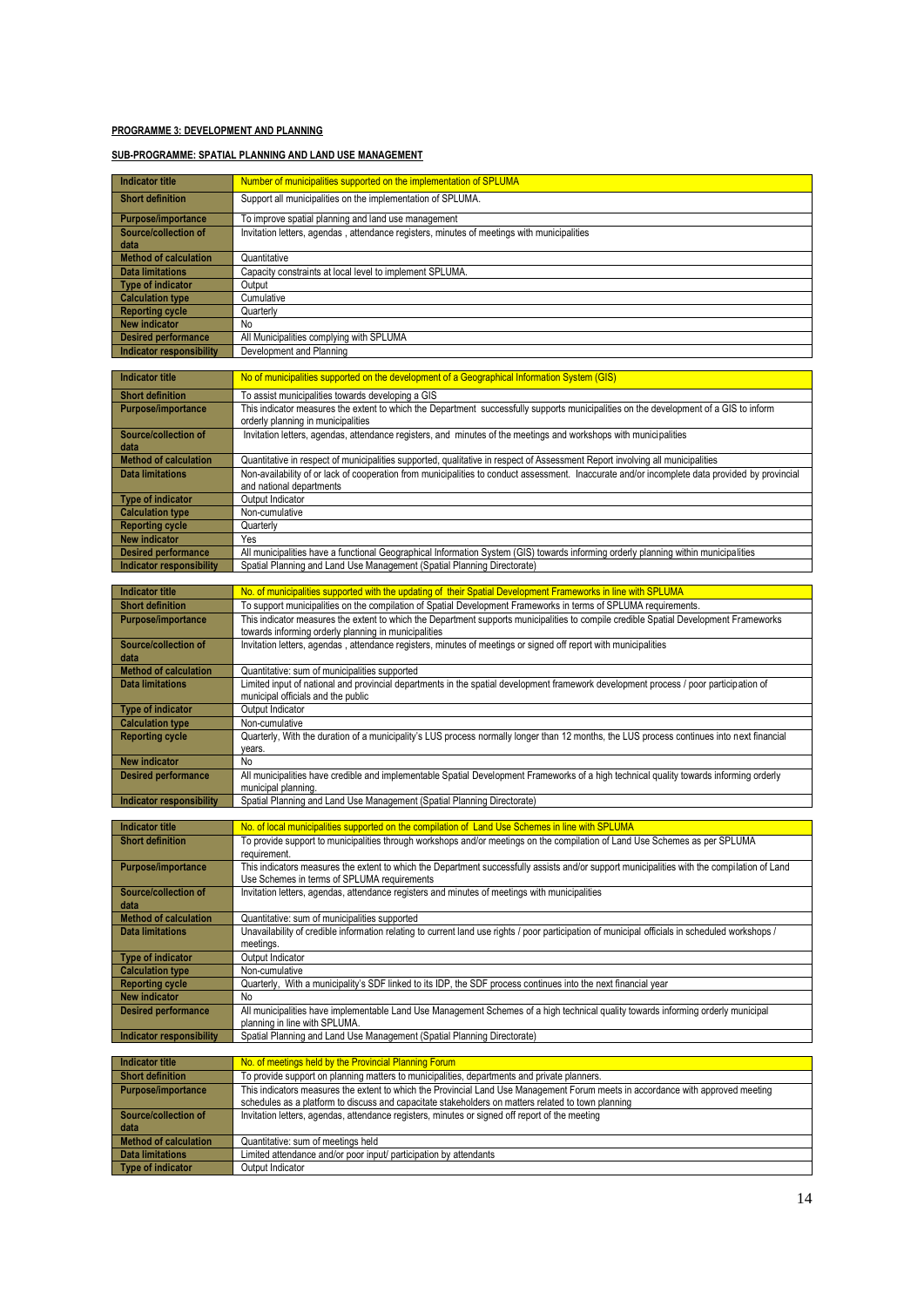| <b>Calculation type</b>  | Cumulative                                                                                                                                   |
|--------------------------|----------------------------------------------------------------------------------------------------------------------------------------------|
| <b>Reporting cycle</b>   | 6-Monthly                                                                                                                                    |
| New indicator            | No.                                                                                                                                          |
| Desired performance      | Representatives from national/provincial departments, municipalities and private planners attend and participate actively in meetings of the |
|                          | Provincial Land Use Management forum as a platform for discussions and capacity building on matters related to town planning                 |
| Indicator responsibility | Spatial Planning and Land Use Management (Spatial Planning Directorate)                                                                      |

#### **SUB-PROGRAMME: LOCAL ECONOMIC DEVELOPMENT (LED)**

| Indicator title              | Number of municipalities supported to implement Local Economic Development projects in line with updated municipal LED strategies      |
|------------------------------|----------------------------------------------------------------------------------------------------------------------------------------|
| <b>Short definition</b>      | Support municipalities through meetings / workshops / letters / circulars to develop and/or review Local Economic Development<br>a)    |
|                              | Strategies with high impact and sustainable programmes aligned to the national LED framework, approved by the Council.                 |
|                              | LED projects funded and implemented in municipalities.<br>b)                                                                           |
|                              | Sustainable LED Projects generate own revenue/income without dependency on grant funding in the long term                              |
|                              | C)                                                                                                                                     |
| Purpose/importance           | To improve medium term economic development planning, aligned to national and provincial plans and promote job creation at local level |
| Source/collection of         | Agendas, attendance registers and signed off report                                                                                    |
| data                         |                                                                                                                                        |
| <b>Method of calculation</b> | Quantitative                                                                                                                           |
| <b>Data limitations</b>      | Non reporting by municipality                                                                                                          |
| Type of indicator            | Output                                                                                                                                 |
| <b>Calculation type</b>      | Cumulative                                                                                                                             |
| <b>Reporting cycle</b>       | Quarterly                                                                                                                              |
| New indicator                | No                                                                                                                                     |
| <b>Desired performance</b>   | Improved planning and job creation                                                                                                     |
| Indicator responsibility     | Local Economic Development                                                                                                             |
|                              |                                                                                                                                        |

| Indicator title            | No. of work opportunities created through the CWP in municipalities                                                             |
|----------------------------|---------------------------------------------------------------------------------------------------------------------------------|
| <b>Short definition</b>    | The Community Works Programme is coordinated effectively in the Province                                                        |
| <b>Purpose/importance</b>  | This indicator measures the extent to which the Province successfully coordinates the Community Works Programme towards provide |
|                            | employment safety nets, alleviate poverty and develop community members                                                         |
| Source/collection of data  | Provincial signed off report and/or presentation                                                                                |
| Method of calculation      | Quantitative                                                                                                                    |
| <b>Data limitations</b>    | Non- or late submission of reports with credible information from CWP implementing agents                                       |
| Type of indicator          | Output                                                                                                                          |
| Calculation type           | Cumulative                                                                                                                      |
|                            |                                                                                                                                 |
| Reporting cycle            | Quarterly                                                                                                                       |
| New indicator              | No.                                                                                                                             |
| <b>Desired performance</b> | The implementation of the CWP within the Province is effectively coordinated and monitored                                      |
| Indicator responsibility   | Local Economic Development                                                                                                      |

| <b>Indicator title</b>       | No. of municipalities supported on the development of LED strategies                                                                |
|------------------------------|-------------------------------------------------------------------------------------------------------------------------------------|
| <b>Short definition</b>      | Support municipalities through meetings / workshops / letters / circulars to develop and/or review Local Economic Development<br>a) |
|                              | Strategies with high impact and sustainable programmes aligned to the national LED framework, approved by the Council.              |
|                              | LED projects funded and implemented in municipalities.<br>b)                                                                        |
|                              | Sustainable LED Projects generate own revenue/income without dependency on grant funding in the long term<br>C)                     |
| <b>Purpose/importance</b>    | To ensure that municipalities have Local Economic Development Strategies in place.                                                  |
| Source/collection of         | Invitations/ Agendas/ attendance registers of meetings held with municipalities on the development and a signed off report.         |
| data                         |                                                                                                                                     |
| <b>Method of calculation</b> | Quantitative: sum of municipalities supported                                                                                       |
| Data limitations             | Lack of participation by municipalities and other stakeholders / non-attendance of scheduled meetings by stakeholders.              |
| Type of indicator            | Output Indicator                                                                                                                    |
| <b>Calculation type</b>      | Cumulative                                                                                                                          |
| <b>Reporting cycle</b>       | Quarterly                                                                                                                           |
| <b>New indicator</b>         | Yes                                                                                                                                 |
| <b>Desired performance</b>   | All municipalities have implemented LED projects in line with their strategies towards improving job creation (updated) LED         |
| Indicator responsibility     | Local Economic Development (IDP/LED Directorate)                                                                                    |

| Indicator title              | No. of municipalities supported on functional LED units                                                                                        |
|------------------------------|------------------------------------------------------------------------------------------------------------------------------------------------|
| <b>Short definition</b>      | To support municipalities through capacity building workshops, regular meetings, the provision of information on related LED issues, regular   |
|                              | evaluation of LED Strategies and the evaluation of the human resource capacity of LED Units within municipalities                              |
| Purpose/importance           | This indicator serves to measure the extent to which the Department supported municipalities towards creating the required capacity to deliver |
|                              | on their mandate regarding the implementation of LED issues, thereby enhancing economic growth within their space                              |
| Source/collection of         | Invitations/Agendas/attendance registers of meetings held with municipalities on the development and a signed off report.                      |
| data                         |                                                                                                                                                |
| <b>Method of calculation</b> | Quantitative: sum of municipalities supported                                                                                                  |
| <b>Data limitations</b>      | Lack of participation by municipalities and other stakeholders / non-attendance of scheduled meetings by stakeholders.                         |
| Type of indicator            | Output Indicator                                                                                                                               |
| <b>Calculation type</b>      | Cumulative                                                                                                                                     |
| <b>Reporting cycle</b>       | Quarterly                                                                                                                                      |
| New indicator                | Yes                                                                                                                                            |
| <b>Desired performance</b>   | Municipalities effective and efficiently implement local economic development programmes towards enhancing economic growth within their        |
|                              | space                                                                                                                                          |
| Indicator responsibility     | Local Economic Development (IDP/LED Directorate)                                                                                               |
|                              |                                                                                                                                                |
| Indicator title              | No. of municipalities supported on the establishment of business development forums                                                            |
| <b>Short definition</b>      | To facilitate the establishment of business development forums within municipal areas as a platform for LED stakeholders to discuss and        |

enhance the successful implementation of LED initiatives / programmes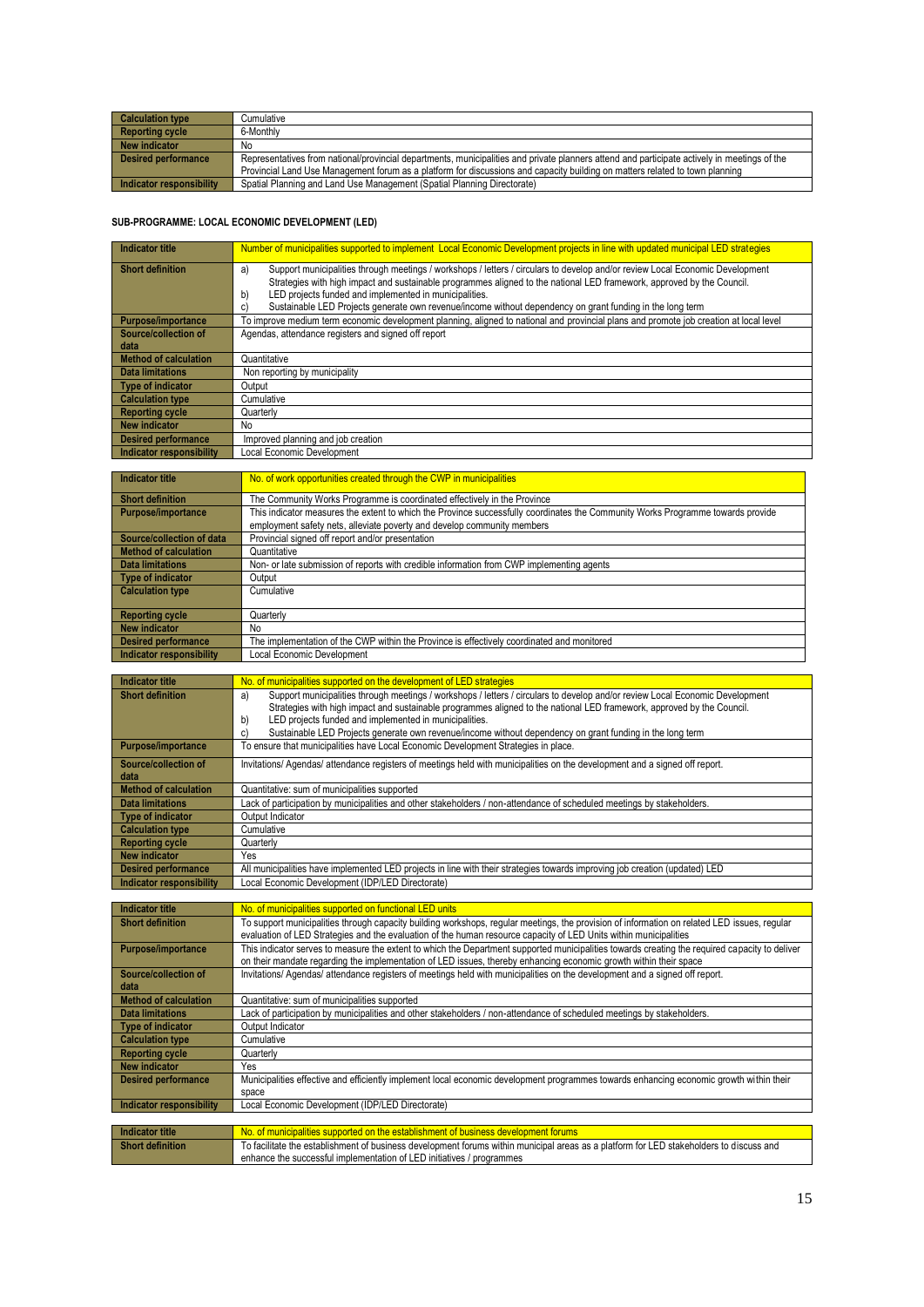| <b>Purpose/importance</b>       | This indicator measures the extent to which the Department supports municipalities to establish business development forums as partnerships<br>between government and private business on the implementation of LED initiatives / programmes |
|---------------------------------|----------------------------------------------------------------------------------------------------------------------------------------------------------------------------------------------------------------------------------------------|
| Source/collection of<br>data    | Invitations/Agendas/attendance registers of meetings held with municipalities on the development and a signed off report.                                                                                                                    |
| <b>Method of calculation</b>    | Quantitative: sum of municipalities supported                                                                                                                                                                                                |
| Data limitations                | Lack of participation by municipalities and other stakeholders / non-attendance of scheduled meetings by stakeholders.                                                                                                                       |
| <b>Type of indicator</b>        | Output Indicator                                                                                                                                                                                                                             |
| <b>Calculation type</b>         | Cumulative                                                                                                                                                                                                                                   |
| <b>Reporting cycle</b>          | Quarterly                                                                                                                                                                                                                                    |
| New indicator                   | No                                                                                                                                                                                                                                           |
| <b>Desired performance</b>      | Business Development Forums are established and fully functional towards serving as a platform for LED stakeholders towards enhancing                                                                                                        |
|                                 | economic growth within municipal boundaries                                                                                                                                                                                                  |
| <b>Indicator responsibility</b> | Local Economic Development (IDP/LED Directorate)                                                                                                                                                                                             |

| <b>Indicator title</b>          | No of reports submitted towards monitoring the number of temporary jobs created through MIG                                                                                                                                                                                                                          |
|---------------------------------|----------------------------------------------------------------------------------------------------------------------------------------------------------------------------------------------------------------------------------------------------------------------------------------------------------------------|
| <b>Short definition</b>         | The impact of the MIG on job creation is monitored                                                                                                                                                                                                                                                                   |
| <b>Purpose/importance</b>       | This indicator measures the extent to which the MIG improves job creation in the Province towards providing employment safety nets,<br>alleviate poverty and develop community members                                                                                                                               |
| Source/collection of<br>data    | Signed-off (provincial) report compiled and submitted on the status of the CWP within the Province, informed by signed-off and credible<br>٠<br>reports received from CWP implementing agents/Signed off quarterly<br>MIG reports signed off by Municipal Managers/CFO on job creation within 18 Municipalities<br>٠ |
| <b>Method of calculation</b>    | Quantitative                                                                                                                                                                                                                                                                                                         |
| <b>Data limitations</b>         | Non- or late submission of reports with credible information from Municipal Managers                                                                                                                                                                                                                                 |
| Type of indicator               | Output                                                                                                                                                                                                                                                                                                               |
| <b>Calculation type</b>         | Cumulative                                                                                                                                                                                                                                                                                                           |
| <b>Reporting cycle</b>          | Quarterly                                                                                                                                                                                                                                                                                                            |
| New indicator                   | No                                                                                                                                                                                                                                                                                                                   |
| <b>Desired performance</b>      | MIG contributes to improved job creation in the Province                                                                                                                                                                                                                                                             |
| <b>Indicator responsibility</b> | Municipal Infrastructure.                                                                                                                                                                                                                                                                                            |

| Indicator title              | No. of provincial LED meetings held                                                                                                                                                                  |
|------------------------------|------------------------------------------------------------------------------------------------------------------------------------------------------------------------------------------------------|
| <b>Short definition</b>      | To provide a platform for municipalities to share experience and best practice on local economic development.                                                                                        |
| <b>Purpose/importance</b>    | This indicator serves to create a network for LED officials to engage on local economic development issues                                                                                           |
| Source/collection of<br>data | Invitation/agenda, attendance registers.                                                                                                                                                             |
| Method of calculation        | Quantitative: sum of meetings                                                                                                                                                                        |
| Data limitations             | Budget and capacity limitations within municipalities regarding LED, non-availability of municipalities to discuss matters related to LED / poor<br>attendance of meetings by municipal stakeholders |
| Type of indicator            | Output Indicator                                                                                                                                                                                     |
| <b>Calculation type</b>      | Cumulative                                                                                                                                                                                           |
| Reporting cycle              | Quarterly                                                                                                                                                                                            |
| New indicator                | No.                                                                                                                                                                                                  |
| <b>Desired performance</b>   | Effective participation of local municipalities in the LED forums                                                                                                                                    |
| Indicator responsibility     | Local Economic Development (IDP/LED Directorate)                                                                                                                                                     |

| Indicator title                 | No. of reports submitted towards monitoring the number of jobs created through CWP.                                                     |
|---------------------------------|-----------------------------------------------------------------------------------------------------------------------------------------|
| <b>Short definition</b>         | The Community Works Programme is coordinated effectively in the Province                                                                |
| <b>Purpose/importance</b>       | This indicator measures the extent to which the Province successfully coordinates the Community Works Programme towards provide         |
|                                 | employment safety nets, alleviate poverty and develop community members                                                                 |
| Source/collection of data       | Signed-off (provincial) report compiled and submitted on the status of the CWP within the Province, informed by signed-off and credible |
|                                 | reports received from CWP implementing agents                                                                                           |
| <b>Method of calculation</b>    | Quantitative                                                                                                                            |
| <b>Data limitations</b>         | Non- or late submission of reports with credible information from CWP implementing agents                                               |
| <b>Type of indicator</b>        | Output                                                                                                                                  |
| <b>Calculation type</b>         | Cumulative                                                                                                                              |
| <b>Reporting cycle</b>          | Quarterly                                                                                                                               |
| <b>New indicator</b>            | No                                                                                                                                      |
| <b>Desired performance</b>      | The implementation of the CWP within the Province is effectively coordinated and monitored                                              |
| <b>Indicator responsibility</b> | Local Economic Development                                                                                                              |

| Indicator title              | No. of reports produced towards monitoring the following in municipalities:                                                               |
|------------------------------|-------------------------------------------------------------------------------------------------------------------------------------------|
|                              | Extent to which LED strategies are updated                                                                                                |
|                              | <b>Functional LED units</b>                                                                                                               |
|                              | <b>Functionality of Business Development Forums</b>                                                                                       |
| <b>Short definition</b>      | To provide a report on the LED Strategies, Functional LED Units and Functional Business Development Forums in the Free State              |
| <b>Purpose/importance</b>    | This indicator serves to measure the extent to which the Department supported municipalities towards creating the required environment to |
|                              | deliver on their mandate regarding the implementation of LED issues, thereby enhancing economic growth within their space                 |
| Source/collection of data    | Signed-off provincial reports on:                                                                                                         |
|                              | the status of LED Strategies                                                                                                              |
|                              | The functionality of LED Units                                                                                                            |
|                              | The functionality of Business Development Forums                                                                                          |
| <b>Method of calculation</b> | Quantitative: sum of reports                                                                                                              |
| <b>Data limitations</b>      | Budget and capacity limitations within municipalities regarding LED, non-availability of municipalities to discuss matters related to LED |
|                              | poor attendance of meetings by municipal stakeholders                                                                                     |
| <b>Type of indicator</b>     | Output Indicator                                                                                                                          |
| <b>Calculation type</b>      | Cumulative                                                                                                                                |
| <b>Reporting cycle</b>       | Quarterly                                                                                                                                 |
| <b>New indicator</b>         | No                                                                                                                                        |
| <b>Desired performance</b>   | Fully functional municipal units.                                                                                                         |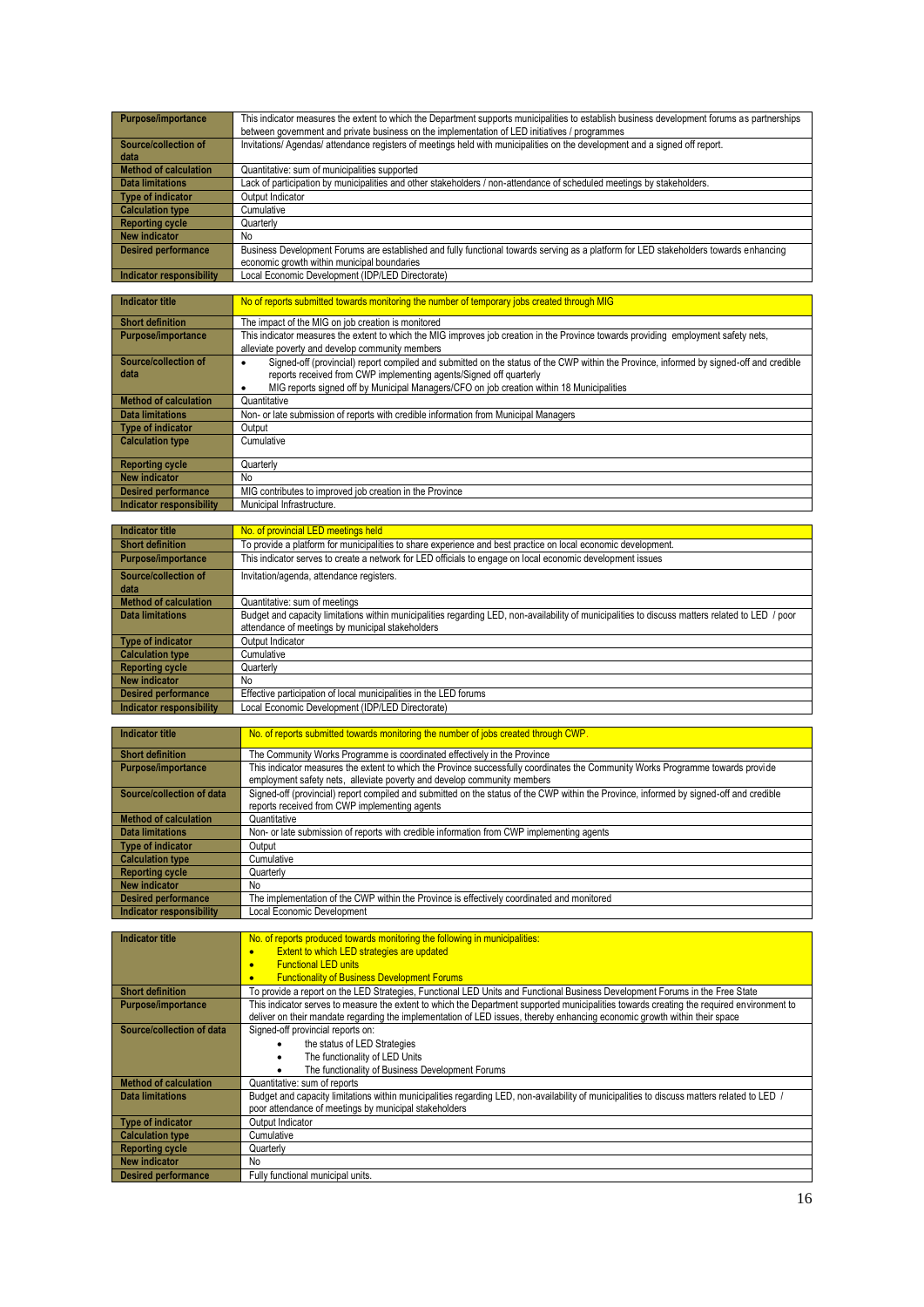**Indicator responsibility** Local Economic Development

 $\sim$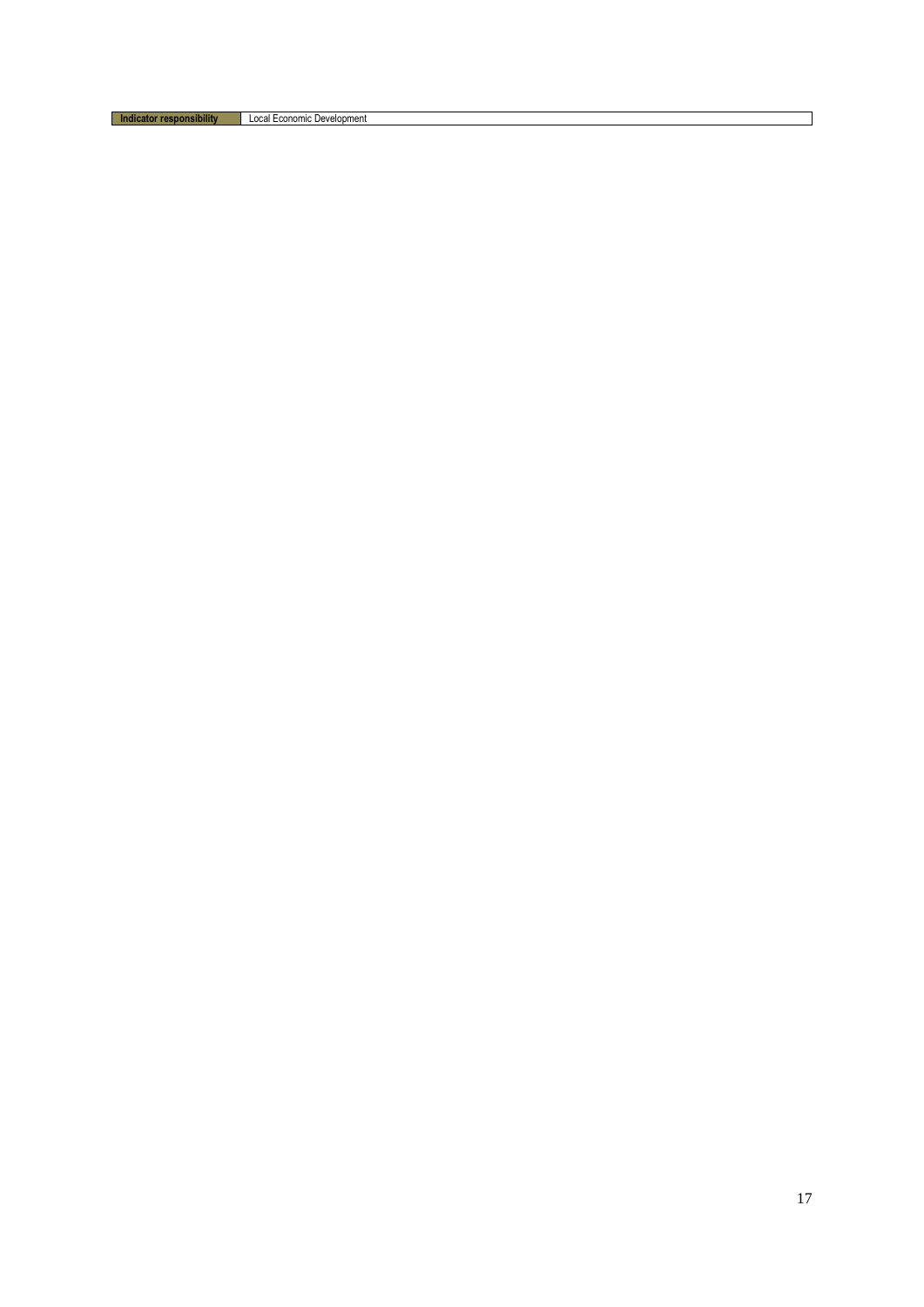#### **SUB-PROGRAMME: MUNICIPAL INFRASTRUCTURE**

| <b>Indicator title</b>          | No. of functional coordinating structures for infrastructure development and service delivery:                                              |
|---------------------------------|---------------------------------------------------------------------------------------------------------------------------------------------|
|                                 | • MIG Coordinating Forum                                                                                                                    |
|                                 | <b>Basic Services Coordinating Forum</b>                                                                                                    |
|                                 | Effective (provincial) coordinating structure in place and functional towards improving municipal infrastructure development and related    |
| <b>Short definition</b>         | service delivery                                                                                                                            |
|                                 | This indicator measures the extent to which functional coordinating structures are in place in the Province supported by sector departments |
|                                 | towards coordinating and/or improving municipal infrastructure development and effective and efficient operation and maintenance of         |
| <b>Purpose/importance</b>       | infrastructure within municipalities.                                                                                                       |
| Source/collection of data       | Invitations, agendas, attendance registers and signed off minutes of meetings held by provincial coordinating structures.                   |
| <b>Method of calculation</b>    | Quantitative                                                                                                                                |
|                                 | Lack of credible information provided by municipalities. Lack of attendance and/or participation in meetings of (provincial) coordinating   |
| <b>Data limitations</b>         | structures dealing with municipal infrastructure                                                                                            |
| <b>Type of indicator</b>        | Output                                                                                                                                      |
| <b>Calculation type</b>         | Cumulative                                                                                                                                  |
| <b>Reporting cycle</b>          | Quarterly                                                                                                                                   |
| <b>New indicator</b>            | No                                                                                                                                          |
|                                 | All municipalities and sector departments attend and participate in meetings of (provincial) coordinating structures dealing with municipal |
| <b>Desired performance</b>      | infrastructure                                                                                                                              |
| <b>Indicator responsibility</b> | Municipal Infrastructure monitoring and evaluation, FBS and partnership and Municipal technical services directorates.                      |

| <b>Indicator title</b>          | No. of municipalities supported with service delivery programmes                                                                                   |
|---------------------------------|----------------------------------------------------------------------------------------------------------------------------------------------------|
|                                 | <b>District Municipality</b><br>$\bullet$                                                                                                          |
|                                 | <b>Local Municipality</b><br>$\bullet$                                                                                                             |
| <b>Short definition</b>         | Municipalities are assisted through meetings and/or workshops on the planning, implementation, operation and/or maintenance of municipal           |
|                                 | infrastructure programmes and projects towards improved service delivery                                                                           |
| <b>Purpose/importance</b>       | This indicator measures the extent to which municipalities are supported to plan, implement, operate and/or maintain municipal infrastructure      |
|                                 | programmes towards improved service delivery to the community                                                                                      |
| Source/collection of            |                                                                                                                                                    |
| data                            | Invite, agenda, attendance register, presentations or signed off progress report to HOD, outgoing mail.                                            |
| <b>Method of calculation</b>    | Quantitative                                                                                                                                       |
| <b>Data limitations</b>         | Lack of credible information received from sector departments and relevant entities relating to assistance provided to municipalities on municipal |
|                                 | infrastructure planning and/or delivery. Non-attendance of municipalities, sector departments and/or relevant entities in meetings dealing with    |
|                                 | municipal infrastructure development and/or -implementation.                                                                                       |
| <b>Type of indicator</b>        | Output                                                                                                                                             |
| <b>Calculation type</b>         | Non-Cumulative                                                                                                                                     |
| <b>Reporting cycle</b>          | Quarterly                                                                                                                                          |
| <b>New indicator</b>            | No                                                                                                                                                 |
| <b>Desired performance</b>      | Improved municipal infrastructure planning and -delivery.                                                                                          |
| <b>Indicator responsibility</b> | Municipal Infrastructure                                                                                                                           |
|                                 |                                                                                                                                                    |

| <b>Indicator title</b>       | Number of municipalities supported to implement indigent policies                                                                                                                                                                                                   |
|------------------------------|---------------------------------------------------------------------------------------------------------------------------------------------------------------------------------------------------------------------------------------------------------------------|
| <b>Short definition</b>      | Provide support to municipalities through meetings and/or workshops in developing/reviewing indigent policies and/or updating indigent registers<br>in alignment with the national policy framework                                                                 |
| <b>Purpose/importance</b>    | This indicator measures the extent to which municipalities are assisted to successfully implement their indigent policies / registers towards<br>providing free basic services to indigent households                                                               |
| Source/collection of<br>data | Invitations, attendance registers and singed off reports held with municipalities towards assisting municipalities to align and implement their<br>indigent policies and registers with the national policy framework                                               |
| <b>Method of calculation</b> | Quantitative                                                                                                                                                                                                                                                        |
| <b>Data limitations</b>      | Lack of credible information provided by municipalities. Non-attendance of meetings / workshops arranged with municipalities towards assisting<br>them on the development and/or review of their indigent policies and registers with the national policy framework |
| <b>Type of indicator</b>     | Output                                                                                                                                                                                                                                                              |
| <b>Calculation type</b>      | Cumulative                                                                                                                                                                                                                                                          |
| <b>Reporting cycle</b>       | Quarterly                                                                                                                                                                                                                                                           |
| <b>New indicator</b>         | No                                                                                                                                                                                                                                                                  |
| <b>Desired performance</b>   | All municipalities develop and/or review their indigent policies and registers with the national policy framework towards providing access to free<br>basic services to indigent households                                                                         |
| Indicator responsibility     | Municipal Infrastructure                                                                                                                                                                                                                                            |

| <b>Indicator title</b>          | No. of reports produced towards monitoring MIG expenditure and the non-financial performance of Municipalities                                |
|---------------------------------|-----------------------------------------------------------------------------------------------------------------------------------------------|
| <b>Short definition</b>         | To consolidate MIG financial performance in accordance with the DORA framework                                                                |
| <b>Purpose/importance</b>       | This indicator measures the extent to which municipalities report expenditure on the MIG                                                      |
| Source/collection<br>of         | Consolidated DORA report for MIG                                                                                                              |
| data                            |                                                                                                                                               |
| <b>Method of calculation</b>    | Quantitative:                                                                                                                                 |
| <b>Data limitations</b>         | Noncompliance of municipalities                                                                                                               |
| <b>Type of indicator</b>        | Output Indicator                                                                                                                              |
| <b>Calculation type</b>         | Cumulative                                                                                                                                    |
| <b>Reporting cycle</b>          | Monthly                                                                                                                                       |
| <b>New indicator</b>            | No                                                                                                                                            |
| <b>Desired performance</b>      | Local municipalities spend 100% of allocated MIG funds within a specific municipal financial year                                             |
| <b>Indicator responsibility</b> | Municipal Infrastructure (Municipal Infrastructure monitoring and evaluation Directorate)                                                     |
|                                 |                                                                                                                                               |
| <b>Indicator title</b>          | Monitor the extent to which technical posts in municipalities are filled with competent persons towards improving infrastructure delivery and |

| i indicator title     | <u>Monitor the extent to which technical bosts in municipalities are filled with competent bersons fowards improving infrastructure delivery and intrastructure of the state of and intrastructure of the state of and</u><br>operation |
|-----------------------|-----------------------------------------------------------------------------------------------------------------------------------------------------------------------------------------------------------------------------------------|
| Short definition      | To check the extent in which Technical Posts are prioritised and filled in Municipalities towards improved service delivery                                                                                                             |
| Purpose/importance    | To ensure that Municipalities prioritize filling of technical posts to improve service delivery                                                                                                                                         |
| Source/collection of  | Signed-off reports reflecting the technical capacity of municipalities towards improving infrastructure delivery and operation                                                                                                          |
| data                  |                                                                                                                                                                                                                                         |
| Method of calculation | Quantitative                                                                                                                                                                                                                            |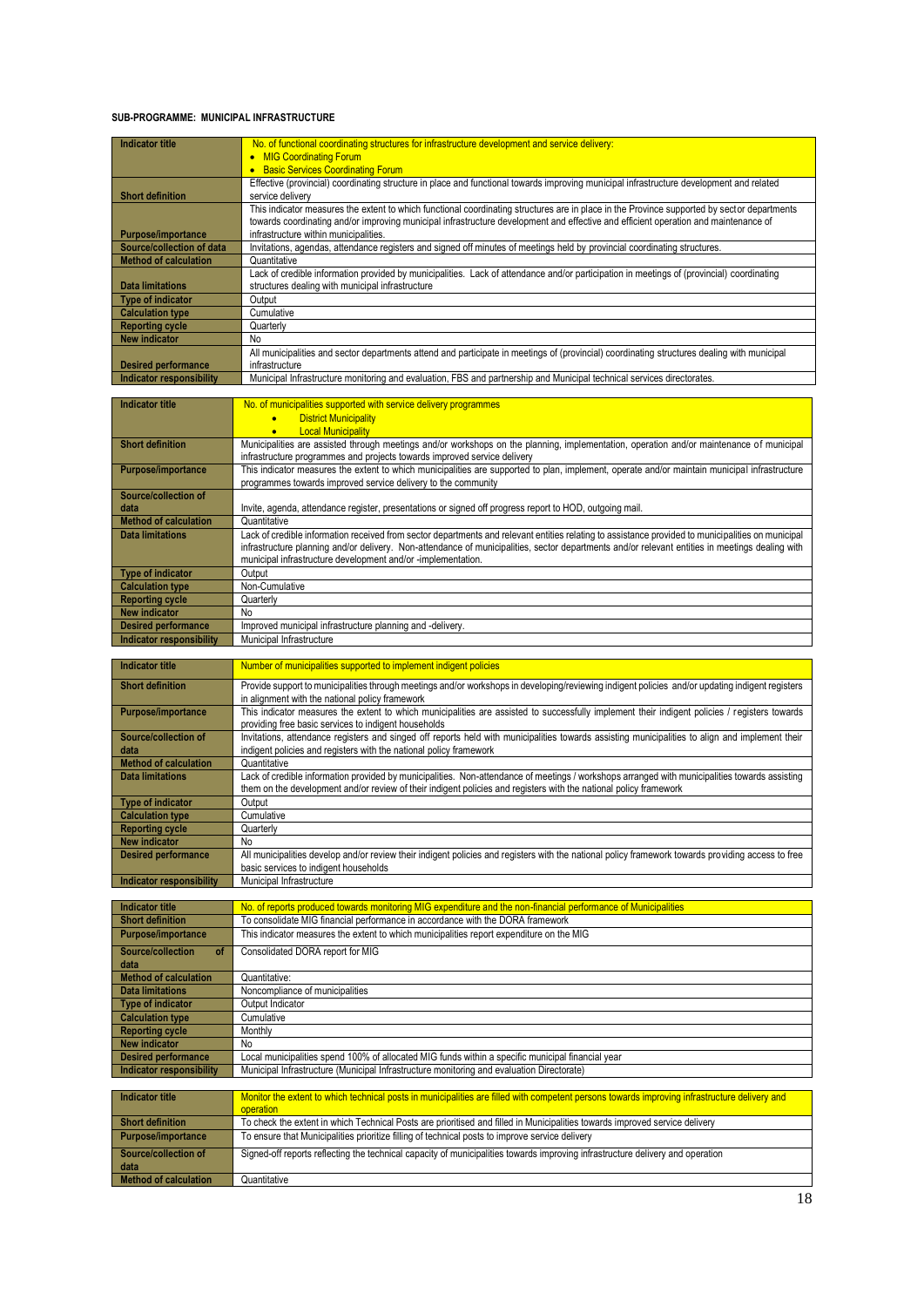| <b>Data limitations</b>  | Lack of cooperation from municipalities to submit accurate, validated information |
|--------------------------|-----------------------------------------------------------------------------------|
| Type of indicator        | Output Indicator                                                                  |
| <b>Calculation type</b>  | Cumulative                                                                        |
| Reporting cycle          | Annually                                                                          |
| New indicator            | Yes - B2B 10 Point Plan                                                           |
| Desired performance      | Improved capacity with Technical Units of Municipalities                          |
| Indicator responsibility | Municipal Infrastructure                                                          |
|                          |                                                                                   |

| <b>Indicator title</b>       | No. of Project Management Units in Municipalities monitored in terms of their functionality |
|------------------------------|---------------------------------------------------------------------------------------------|
| <b>Short definition</b>      | To support and evaluate Project Management Units to improve functionality                   |
| <b>Purpose/importance</b>    | This indicator measures the extent to which Project Management Units are functioning        |
| Source/collection<br>o       | Signed off evaluation template                                                              |
| data                         |                                                                                             |
| <b>Method of calculation</b> | Quantitative:                                                                               |
| <b>Data limitations</b>      | Noncompliance of municipalities                                                             |
| Type of indicator            | Output Indicator                                                                            |
| <b>Calculation type</b>      | Cumulative                                                                                  |
| <b>Reporting cycle</b>       | Annually                                                                                    |
| <b>New indicator</b>         | Yes                                                                                         |
| <b>Desired performance</b>   | 80% Compliance by Municipalities on developed template                                      |
| Indicator responsibility     | Municipal Infrastructure (Municipal Infrastructure monitoring and evaluation Directorate)   |

#### **SUB-PROGRAMME: DISASTER MANAGEMENT**

**New indicator No** 

| <b>Indicator title</b>                         | <b>Provincial Fire brigade services established by target date</b>                                                                                                                                                                |
|------------------------------------------------|-----------------------------------------------------------------------------------------------------------------------------------------------------------------------------------------------------------------------------------|
| <b>Short definition</b>                        | Provincial Fire Brigade services unit established to coordinate fire services activities in the province in terms of legislative requirements                                                                                     |
|                                                | To ensure effective and efficient oversight and support of the management of fires in the province                                                                                                                                |
| Purpose/importance                             | Signed off progress report covering the following:                                                                                                                                                                                |
|                                                | A provincial fire services unit is established                                                                                                                                                                                    |
|                                                |                                                                                                                                                                                                                                   |
| Source/collection of                           | Dedicated and qualified personnel to perform the function appointed<br>Provincial reports on fire services activities within the province which includes:                                                                         |
| data                                           | ✓                                                                                                                                                                                                                                 |
|                                                | Number of fire prevention activities;<br>✓                                                                                                                                                                                        |
|                                                | Responses to key incidents that required rescue of life and property in the province<br>✓<br>Support provided to municipal fire services.                                                                                         |
|                                                | ✓<br>Reports of activities undertaken by Category of Authorized Persons in terms of legislative requirements                                                                                                                      |
| <b>Method of calculation</b>                   | Qualitative                                                                                                                                                                                                                       |
| <b>Data limitations</b>                        | Non                                                                                                                                                                                                                               |
| <b>Type of indicator</b>                       | Output                                                                                                                                                                                                                            |
|                                                | Non-cumulative                                                                                                                                                                                                                    |
| <b>Calculation type</b>                        |                                                                                                                                                                                                                                   |
| <b>Reporting cycle</b><br><b>New indicator</b> | Quarterly<br>New                                                                                                                                                                                                                  |
|                                                |                                                                                                                                                                                                                                   |
| <b>Desired performance</b>                     | Improved prevention, response and recovery for fire in communities                                                                                                                                                                |
| <b>Indicator responsibility</b>                | Disaster Management                                                                                                                                                                                                               |
| <b>Indicator title</b>                         |                                                                                                                                                                                                                                   |
|                                                | No. of District Municipalities supported on Disaster Management Advisory Forums                                                                                                                                                   |
| <b>Short definition</b>                        | To ensure that the Municipal DM Advisory Forums meet in accordance with pre-determined dates towards creating a discussion and<br>information sharing platform to all relevant role-players / stakeholders in disaster management |
| Purpose/importance                             | This indicator measures the extent to which the Municipal DM Advisory Forums meet in accordance with pre-determined meeting schedules,                                                                                            |
|                                                | involving all identified stakeholders, thereby enhancing disaster planning, - mitigation and -management within the Province                                                                                                      |
| Source/collection of                           | Invitations, agendas, attendance registers and signed off minutes of meetings of the Municipal DM Advisory Forums                                                                                                                 |
| data                                           |                                                                                                                                                                                                                                   |
| <b>Method of calculation</b>                   | Quantitative: sum of meetings held                                                                                                                                                                                                |
| <b>Data limitations</b>                        | Non-attendance of participants in meetings, non-approval of pre-determined meeting schedule                                                                                                                                       |
| <b>Type of indicator</b>                       | Output Indicator                                                                                                                                                                                                                  |
| <b>Calculation type</b>                        | Cumulative                                                                                                                                                                                                                        |
| <b>Reporting cycle</b>                         | Quarterly                                                                                                                                                                                                                         |
| <b>New indicator</b>                           | No                                                                                                                                                                                                                                |
| <b>Desired performance</b>                     | The Provincial DM Advisory Forum is fully functional and represented by all stakeholders and meets regularly towards enhancing disaster                                                                                           |
|                                                | planning, -mitigation and -management within the Free State Province                                                                                                                                                              |
| <b>Indicator responsibility</b>                | Disaster Management (Provincial Disaster Management Centre)                                                                                                                                                                       |
|                                                |                                                                                                                                                                                                                                   |
| <b>Indicator title</b>                         | No of District Municipalities supported on Disaster Risk Management Plans.                                                                                                                                                        |
| <b>Short definition</b>                        | To capacitate, in partnership with District Municipalities, all local municipalities on the development and/or review of (municipal) Disaster<br>Management Risk Management Plans through meetings and workshops                  |
| Purpose/importance                             | This indicator measures the extent to which the Department, in partnership with District Municipalities, capacitate local municipalities on the development and/or                                                                |
|                                                | review of (municipal) Disaster Management Risk Management Plans, thereby promoting disaster management planning, mitigation and -management in the                                                                                |
|                                                | Province                                                                                                                                                                                                                          |
| Source/collection of                           | Invitations, agendas, attendance registers and signed off minutes of meetings held with district and metropolitan municipalities on matters                                                                                       |
| data                                           | related to the development, review and implementation of their disaster risk management plans                                                                                                                                     |
| <b>Method of calculation</b>                   | Quantitative: sum of local municipalities supported in partnership with district municipalities                                                                                                                                   |
| <b>Data limitations</b>                        | Lack of capacity within district municipalities to support local municipalities / non-attendance of meetings / workshops by local municipalities /                                                                                |
|                                                | lack of capacity within local municipalities / non-submission of signed/approved disaster management plans by local municipalities                                                                                                |
| <b>Type of indicator</b>                       | Output Indicator                                                                                                                                                                                                                  |
| <b>Calculation type</b>                        | Cumulative                                                                                                                                                                                                                        |
| <b>Reporting cycle</b>                         | Quarterly                                                                                                                                                                                                                         |

| Desired Deriormance      | All local municipalities Abbroved (local) Disaster Mariagement Fians as brovided by local municipalities |
|--------------------------|----------------------------------------------------------------------------------------------------------|
| Indicator responsibility | Disaster Management (Provincial Disaster Management Centre)                                              |
|                          |                                                                                                          |
| Indicator title          | Monitor and report on the following:                                                                     |
|                          | The state of disaster management in the Province                                                         |

Desired performance **All local municipalities Approved (local)** Disaster Management Plans as provided by local municipalities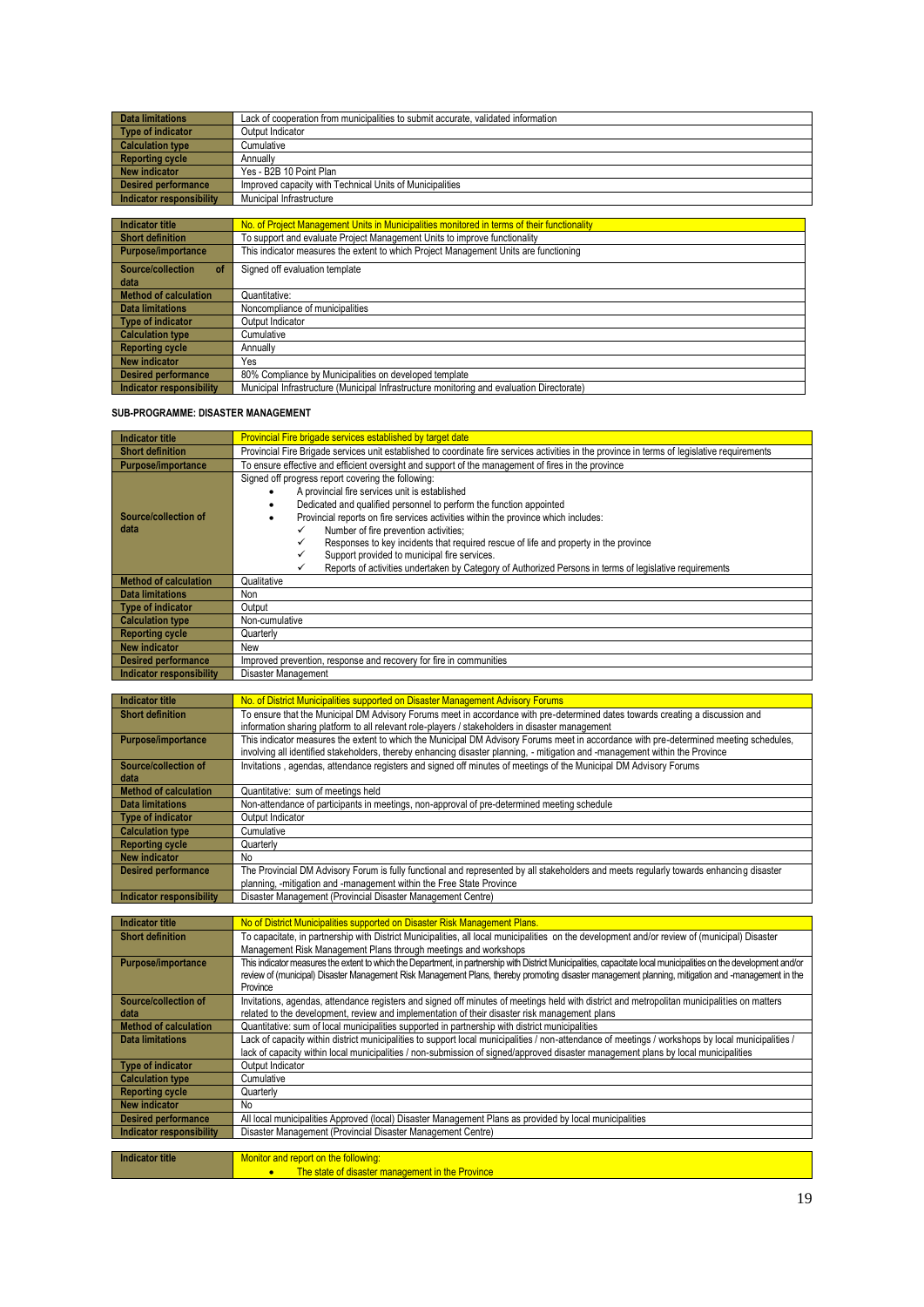|                              | The state of fire services in the Province<br>$\bullet$                                                                                      |
|------------------------------|----------------------------------------------------------------------------------------------------------------------------------------------|
|                              | The functionality of the Provincial DM Centre<br>$\bullet$                                                                                   |
|                              | The functionality of the Provincial DM Advisory Forum<br>$\bullet$                                                                           |
|                              | The functionality of the Provincial Fire Services Advisory Committee<br>$\bullet$                                                            |
|                              | The functionality of Municipal Disaster Management Centres<br>$\bullet$                                                                      |
| <b>Short definition</b>      | To report on the state of disaster management in the FS Province                                                                             |
| <b>Purpose/importance</b>    | This indicator serves to measure the state of disaster management in the Province, and more specifically in relation to the following:       |
|                              | <b>Disaster Management activities:</b><br>٠                                                                                                  |
|                              | The results of the Provincial Disaster Management Centre's monitoring of risk reduction initiatives;<br>٠                                    |
|                              | Disasters and major incidents that occurred in the province;<br>٠                                                                            |
|                              | The classification, magnitude and severity of these disasters and major incidents;                                                           |
|                              | Progress with the preparation, updating and implementation of disaster management plans and strategies.                                      |
| Source/collection of         | Signed off reports and outgoing mail register.                                                                                               |
| data                         |                                                                                                                                              |
| <b>Method of calculation</b> | Quantitative                                                                                                                                 |
| <b>Data limitations</b>      | Lack of response from all disaster management role-players to provide accurate and up to date information to the Department within due dates |
| <b>Type of indicator</b>     | Output Indicator                                                                                                                             |
| <b>Calculation type</b>      | Cumulative: sum of reports                                                                                                                   |
| <b>Reporting cycle</b>       | Bi-annually and quarterly                                                                                                                    |
| <b>New indicator</b>         | No                                                                                                                                           |
| <b>Desired performance</b>   | Accurate and comprehensive information is collected and made available on the state of disaster management within the Province               |
| Indicator responsibility     | Disaster Management (Provincial Disaster Management Centre)                                                                                  |
|                              |                                                                                                                                              |
| <b>Indicator title</b>       | No. of municipalities supported with functional Municipal Disaster Management Centres                                                        |
| <b>Short definition</b>      | To monitor the functionality of Municipal DM centers in the FS Province                                                                      |
| <b>Purpose/importance</b>    | This indicator measures the functionality of municipal DM center in the FS Province.                                                         |
| Source/collection of         | Signed off quarterly reports and outgoing mail register.                                                                                     |
| data                         |                                                                                                                                              |
| <b>Method of calculation</b> | Quantitative: sum of reports                                                                                                                 |
| <b>Data limitations</b>      | Failure by local authorities to status reports within due dates                                                                              |
| <b>Type of indicator</b>     | Output Indicator                                                                                                                             |
| <b>Calculation type</b>      | Cumulative                                                                                                                                   |
| <b>Reporting cycle</b>       | Quarterly                                                                                                                                    |
| <b>New indicator</b>         | Yes                                                                                                                                          |

#### **SUB-PROGRAMME: INTEGRATED DEVELOPMENT PLANNING**

**Indicator responsibility | Disaster Management (Provincial Disaster Management Centre)** 

| Indicator title            | Number of municipalities supported with development of legally compliant IDP                                                         |
|----------------------------|--------------------------------------------------------------------------------------------------------------------------------------|
|                            | Support to municipalities in the development of implementable IDPs through capacity building sessions, workshops, IDP forums and IDP |
|                            | assessments.                                                                                                                         |
| <b>Short definition</b>    | A legally compliant IDP should be developed according to the requirements of applicable legislation                                  |
| Purpose/importance         | Municipalities developing community responsive IDP's within legislated framework                                                     |
| Source/collection of       | IDP assessment and analysis reports.                                                                                                 |
| data                       |                                                                                                                                      |
| Method of calculation      | Quantitative and Qualitative                                                                                                         |
| Data limitations           | IDPs not adopted by Council as per IDP process plan                                                                                  |
| Type of indicator          | Output                                                                                                                               |
| <b>Calculation type</b>    | Non cumulative                                                                                                                       |
| <b>Reporting cycle</b>     | Annual                                                                                                                               |
| New indicator              | No                                                                                                                                   |
| <b>Desired performance</b> | All municipalities developed legally compliant IDPs                                                                                  |
| Indicator responsibility   | Development and Planning                                                                                                             |
|                            |                                                                                                                                      |

Desired performance **All municipalities have fully functional DM** Centres towards effectively and timeously dealing with disasters in the Province

| <b>Indicator title</b>          | No. of municipalities monitored on the adoption of their IDPs:                                                                                                                                                                                                                                                    |
|---------------------------------|-------------------------------------------------------------------------------------------------------------------------------------------------------------------------------------------------------------------------------------------------------------------------------------------------------------------|
|                                 | <b>Metro</b><br>$\bullet$                                                                                                                                                                                                                                                                                         |
|                                 | <b>District</b><br>$\bullet$                                                                                                                                                                                                                                                                                      |
|                                 | Local<br>$\bullet$                                                                                                                                                                                                                                                                                                |
| <b>Short definition</b>         | To monitor the extent that municipalities comply with the IDP/budget processes as stated in chapter 5 of the MSA and the time-frames<br>stipulated in the MFMA. This will be done through written requests to municipalities to submit their IDP/budget process plans which meets the<br>legislative requirements |
| <b>Purpose/importance</b>       | This indicators measures the extent to which municipalities have a legally compliant IDP in place within required time-frames and in<br>compliance with Chapter 5 of the Municipal Systems Act                                                                                                                    |
| Source/collection of<br>data    | Letters or council resolution or signed off adoption template report.                                                                                                                                                                                                                                             |
| <b>Method of calculation</b>    | Quantitative                                                                                                                                                                                                                                                                                                      |
| <b>Data limitations</b>         | Non compliance of municipalities to legislation and late submission to Cogta                                                                                                                                                                                                                                      |
| <b>Type of indicator</b>        | Output Indicator                                                                                                                                                                                                                                                                                                  |
| <b>Calculation type</b>         | Non-cumulative                                                                                                                                                                                                                                                                                                    |
| <b>Reporting cycle</b>          | Annually                                                                                                                                                                                                                                                                                                          |
| <b>New indicator</b>            | No                                                                                                                                                                                                                                                                                                                |
| <b>Desired performance</b>      | Adhering to time frames in the adoption process, submitting the necessary documents (i.e. Council resolution) to Cogta in preparation of the<br>IDP assessment                                                                                                                                                    |
| <b>Indicator responsibility</b> | Directorate IDP and LED                                                                                                                                                                                                                                                                                           |
|                                 |                                                                                                                                                                                                                                                                                                                   |
| <b>Indicator title</b>          | No. of support initiatives implemented and sustained towards improving municipal IDPs:                                                                                                                                                                                                                            |
|                                 | <b>Provincial IDP Managers Forum with quarterly meetings</b><br>$\bullet$                                                                                                                                                                                                                                         |
|                                 | <b>Quarterly Provincial IDP Assessment Sessions</b><br>$\bullet$                                                                                                                                                                                                                                                  |
|                                 | <b>Quarterly Provincial IDP Support Team meetings</b><br>$\bullet$                                                                                                                                                                                                                                                |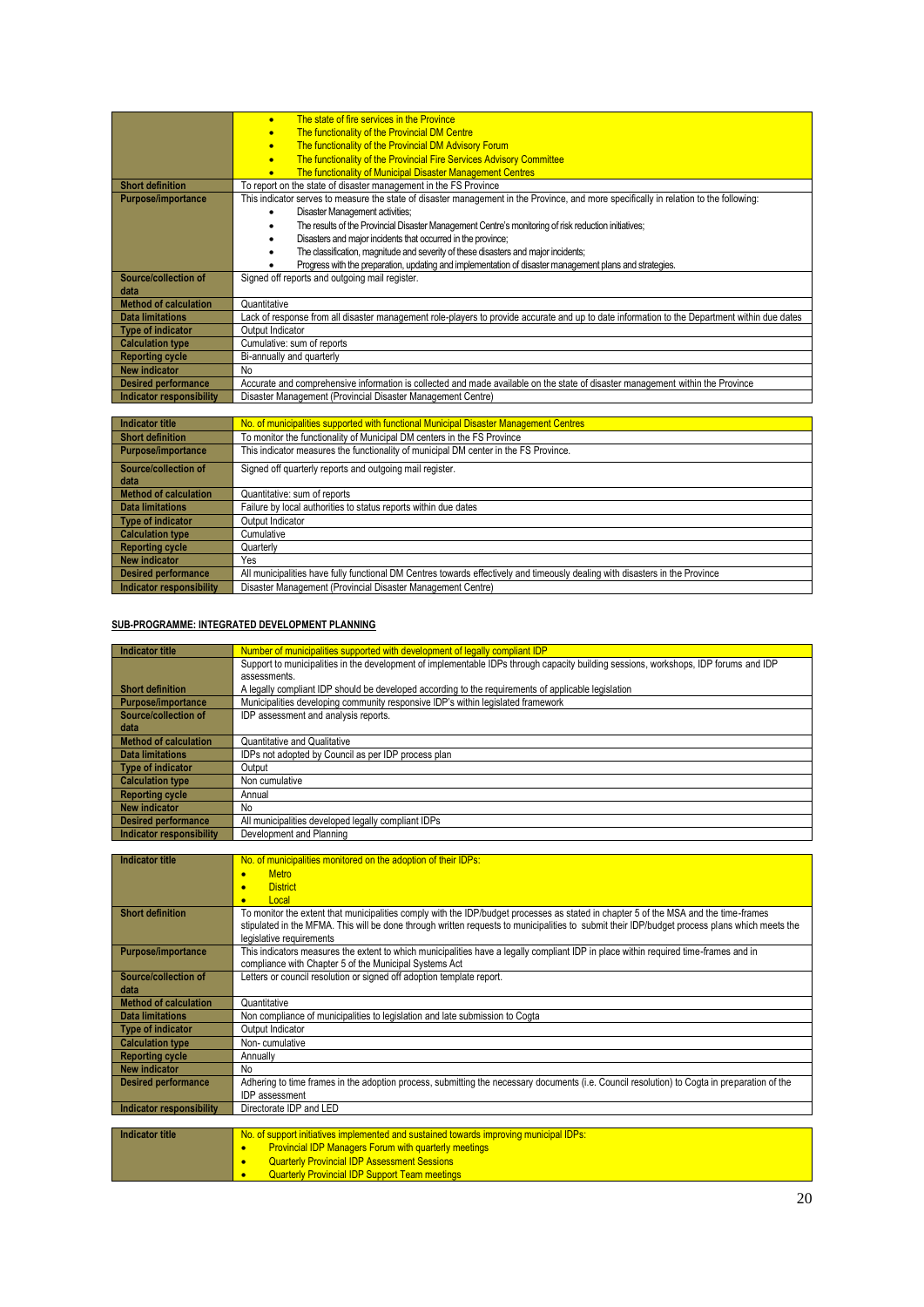|                              | <b>Bi-Annual Capacity Building Sessions</b>                                                                                                |
|------------------------------|--------------------------------------------------------------------------------------------------------------------------------------------|
| <b>Short definition</b>      | To co-ordinate, facilitate and support municipalities through workshops, forums and capacity building sessions in collaboration with other |
|                              | participants (i.e. SoE's, Sector Departments, SALGA, etc)                                                                                  |
| Purpose/importance           | The indicator seeks to strengthen the capacity of municipalities to have legally compliant IDP's by discussing IDP-related developmental   |
|                              | processes and by creating space for information sharing and knowledge exchange. Furthermore, these initiatives assist municipalities to    |
|                              | obtain inputs and comments on national and provincial processes that have an impact on their IDPs.                                         |
|                              |                                                                                                                                            |
| Source/collection of         | Invitations, agenda, attendance register, signed off minutes or presentations made in the meeting or workshop or provincial IDP            |
| data                         | assessment report                                                                                                                          |
| <b>Method of calculation</b> | Quantitative                                                                                                                               |
| Data limitations             | Inconsistency with regard to sector departments representatives during planning Forums and during assessment sessions                      |
| Type of indicator            | Output Indicator                                                                                                                           |
| <b>Calculation type</b>      | Cumulative iro quarterly targets, non-cumulative iro annual target                                                                         |
| <b>Reporting cycle</b>       | Quarterly and Annually                                                                                                                     |
| New indicator                | No.                                                                                                                                        |
| <b>Desired performance</b>   | Effective initiatives which yields meaningful planning and support to municipalities                                                       |
| Indicator responsibility     | Directorate IDP and LED                                                                                                                    |

#### **PROGRAMME 4: TRADITIONAL INSTITUTIONAL MANAGEMENT**

#### **SUB-PROGRAMME: TRADITIONAL INSTITUTIONAL ADMINISTRATION**

| Indicator title            | No. of Traditional Councils audited                                                 |
|----------------------------|-------------------------------------------------------------------------------------|
| Short definition           | To ensure that traditional councils comply with the PFMA, PSA, SCM and HR policies. |
| Purpose/importance         | To promote accountability and sound financial management on the use of public funds |
| Source/collection of data  | Audit report                                                                        |
| Method of calculation      | Quantitative                                                                        |
| <b>Data limitations</b>    | Lack of cooperation from traditional leaders                                        |
| Type of indicator          | Output Indicator                                                                    |
| Calculation type           | Non cumulative                                                                      |
| Reporting cycle            | Annually                                                                            |
| New indicator              | No                                                                                  |
| <b>Desired performance</b> | Accountable use of public funds by traditional councils, compliance with the PFMA   |
| Indicator responsibility   | Directorate Traditional Institutional Management, Directorate Internal Audit        |

| <b>Indicator title</b>          | No. of Traditional Councils supported towards reducing audit findings                                         |
|---------------------------------|---------------------------------------------------------------------------------------------------------------|
| <b>Short definition</b>         | To ensure that traditional councils comply with the PFMA, PSA, SCM and HR policies.                           |
| Purpose/importance              | To promote accountability and sound financial management on the use of public funds                           |
| Source/collection of data       | Invites, attendance register, presentation or a progress report on the remedial action as per audit findings. |
| <b>Method of calculation</b>    | Quantitative                                                                                                  |
| <b>Data limitations</b>         | Lack of cooperation from traditional leaders                                                                  |
| <b>Type of indicator</b>        | Output Indicator                                                                                              |
| <b>Calculation type</b>         | Non cumulative                                                                                                |
| <b>Reporting cycle</b>          | Annually                                                                                                      |
| New indicator                   | No                                                                                                            |
| <b>Desired performance</b>      | Accountable use of public funds by traditional councils, compliance with the PFMA                             |
| <b>Indicator responsibility</b> | Directorate Traditional Institutional Management, Directorate Internal Audit                                  |

| Indicator title              | Monitor and report on the extent to which audit Response Plans are developed and implemented by Traditional Councils |
|------------------------------|----------------------------------------------------------------------------------------------------------------------|
| <b>Short definition</b>      | To ensure that traditional councils comply with the PFMA, PSA, SCM and HR policies.                                  |
| <b>Purpose/importance</b>    | To promote accountability and sound financial management on the use of public funds                                  |
| Source/collection of data    | Signed off report and outgoing mail register                                                                         |
| <b>Method of calculation</b> | Quantitative                                                                                                         |
| Data limitations             | Lack of cooperation from traditional leaders                                                                         |
| <b>Type of indicator</b>     | Output Indicator                                                                                                     |
| <b>Calculation type</b>      | Non cumulative                                                                                                       |
| <b>Reporting cycle</b>       | Annually                                                                                                             |
| New indicator                | Yes                                                                                                                  |
| <b>Desired performance</b>   | Accountable use of public funds by traditional councils, compliance with the PFMA                                    |
| Indicator responsibility     | Directorate Traditional Institutional Management, Directorate Internal Audit                                         |

| <b>Indicator title</b>          | No. of partnerships established and/or maintained with sector departments towards:                                          |
|---------------------------------|-----------------------------------------------------------------------------------------------------------------------------|
|                                 | <b>Alleviation of Poverty</b><br>ō                                                                                          |
|                                 | <b>Fighting crime</b><br>$\bullet$                                                                                          |
|                                 | Improving the delivery of services to the community<br>$\bullet$                                                            |
| <b>Short definition</b>         | To facilitate the establishment of partnerships between traditional councils and stakeholders                               |
| <b>Purpose/importance</b>       | To formalize the existing informal partnerships of traditional councils and stakeholders                                    |
| Source/collection of data       | Attendance register of meetings held, draft partnership agreement or Service Level Agreements, , Memoranda of Understanding |
| <b>Method of calculation</b>    | Quantitative                                                                                                                |
| <b>Data limitations</b>         | Non co-operation by traditional leaders                                                                                     |
| <b>Type of indicator</b>        | Output Indicator                                                                                                            |
| <b>Calculation type</b>         | Non cumulative                                                                                                              |
| <b>Reporting cycle</b>          | Annually                                                                                                                    |
| <b>New indicator</b>            | No                                                                                                                          |
| <b>Desired performance</b>      | Formal partnerships between traditional councils and stakeholders in place                                                  |
| <b>Indicator responsibility</b> | Directorate Traditional Institutional Management,                                                                           |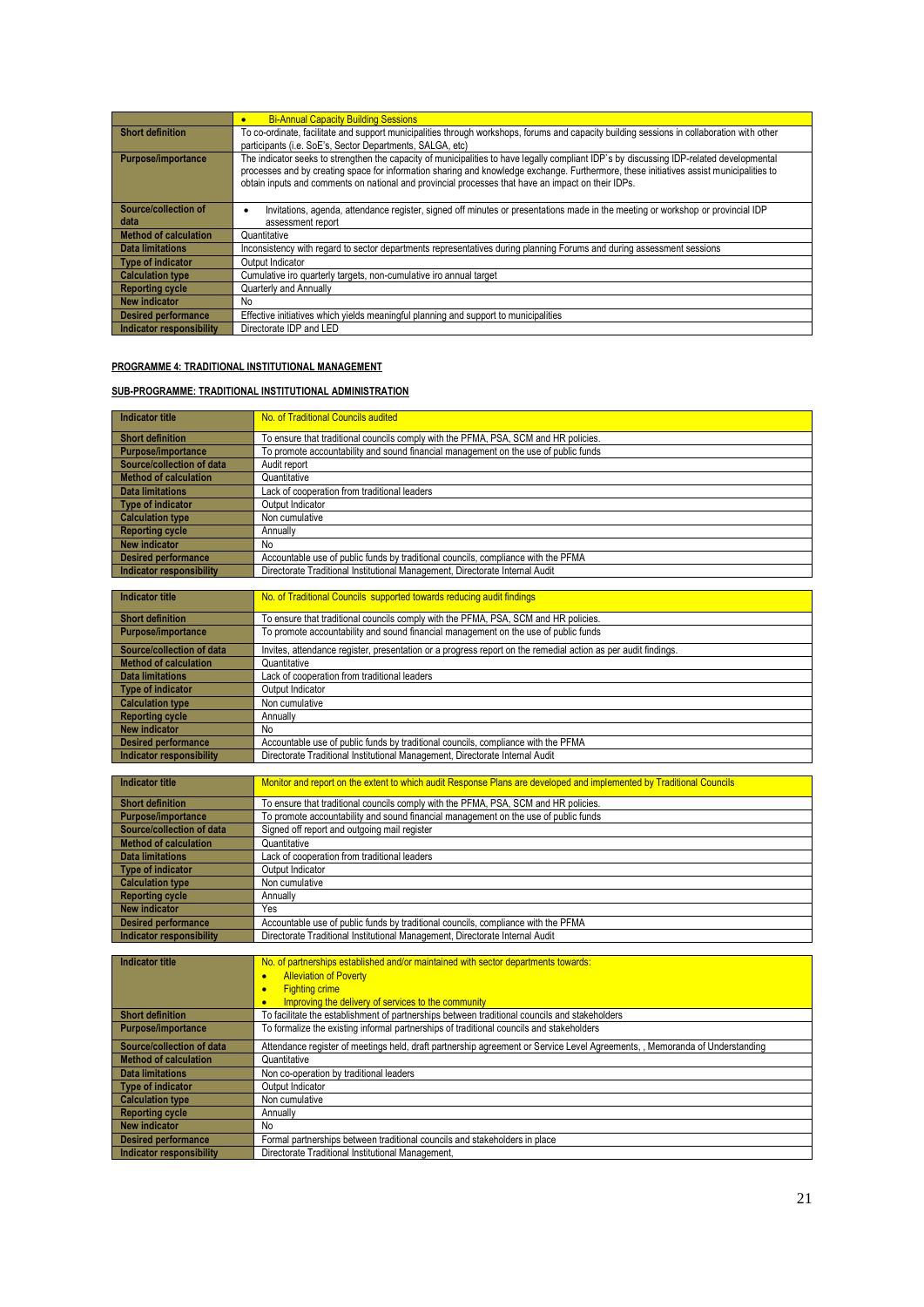| Indicator title           | No. of capacity building initiatives implemented for Traditional Leaders                        |
|---------------------------|-------------------------------------------------------------------------------------------------|
|                           | <b>Leadership Development</b>                                                                   |
| <b>Short definition</b>   | To capacitate traditional leaders and officials, to ensure compliance with financial prescripts |
| Purpose/importance        | To promote accountability and sound financial management on the use of public funds             |
| Source/collection of data | Invitation, Agenda, Attendance Register and Presentation                                        |
| Method of calculation     | Quantitative                                                                                    |
| <b>Data limitations</b>   | Lack of cooperation from traditional leaders                                                    |
| Type of indicator         | Output Indicator                                                                                |
| Calculation type          | Non cumulative                                                                                  |
| <b>Reporting cycle</b>    | Annually                                                                                        |
| New indicator             | Yes                                                                                             |
| Desired performance       | Accountable use of public funds by traditional councils, compliance with the PFMA               |
| Indicator responsibility  | Directorate Traditional Institutional Management, Directorate Internal Audit                    |

| <b>Indicator title</b>          | Monitor and report on the extent to which recognized traditional councils have been successfully reconstituted             |
|---------------------------------|----------------------------------------------------------------------------------------------------------------------------|
| <b>Short definition</b>         | Reconstitution of Traditional Councils                                                                                     |
| Purpose/importance              | To promote accountability and sound financial management on the use of public funds                                        |
| Source/collection of data       | Signed off report with outgoing mail register                                                                              |
| <b>Portfolio of evidence</b>    | Provincial Requlations, Communication documents, lists of selected and elected members signed by Senior Traditional Leader |
| <b>Method of calculation</b>    | Quantitative                                                                                                               |
| <b>Data limitations</b>         | Lack of cooperation from traditional leaders                                                                               |
| <b>Type of indicator</b>        | Output Indicator                                                                                                           |
| <b>Calculation type</b>         | Non cumulative                                                                                                             |
| <b>Reporting cycle</b>          | Annually                                                                                                                   |
| <b>New indicator</b>            | Yes                                                                                                                        |
| <b>Desired performance</b>      | Accountable use of public funds by traditional councils, compliance with the PFMA                                          |
| <b>Indicator responsibility</b> | Directorate Traditional Institutional Management, Directorate Internal Audit                                               |

| Indicator title                 | Monitor and report on the status of local economic development projects in traditional communities |
|---------------------------------|----------------------------------------------------------------------------------------------------|
| <b>Short definition</b>         | To monitor and report on poverty alleviation in traditional communities                            |
| Purpose/importance              | To promote accountability and sound financial management on the use of public funds                |
| Source/collection of data       | Signed off report on economic development projects and outgoing mail register.                     |
| <b>Method of calculation</b>    | Quantitative                                                                                       |
| <b>Data limitations</b>         | Lack of cooperation from traditional leaders                                                       |
| <b>Type of indicator</b>        | Output Indicator                                                                                   |
| <b>Calculation type</b>         | Non cumulative                                                                                     |
| <b>Reporting cycle</b>          | Annually                                                                                           |
| New indicator                   | Yes                                                                                                |
| <b>Desired performance</b>      | Accountable use of public funds by traditional councils, compliance with the PFMA                  |
| <b>Indicator responsibility</b> | Directorate Traditional Institutional Management, Directorate Internal Audit                       |

| Indicator title           | No. of culture and heritage awareness sessions and/or celebrations held in consultation with the House of Traditional Leaders |
|---------------------------|-------------------------------------------------------------------------------------------------------------------------------|
| Short definition          | To promote culture and heritage in traditional communities                                                                    |
| Purpose/importance        | To ensure accountability, monitoring and evaluation of the performance of traditional councils                                |
| Source/collection of data | Invitation and Programme and signed off report with outgoing mail register.                                                   |
| Method of calculation     | Quantitative                                                                                                                  |
| <b>Data limitations</b>   | Failure to report by traditional councils                                                                                     |
| Type of indicator         | Output Indicator                                                                                                              |
| <b>Calculation type</b>   | Cumulative                                                                                                                    |
| Reporting cycle           | Annually                                                                                                                      |
| New indicator             | Yes                                                                                                                           |
| Desired performance       | Improved functioning of traditional councils                                                                                  |
| Indicator responsibility  | Directorate Traditional Institutional Management                                                                              |

| <b>Indicator title</b>       | Monitor and report on the performance of Traditional Councils                                  |
|------------------------------|------------------------------------------------------------------------------------------------|
| <b>Short definition</b>      |                                                                                                |
|                              | To facilitate reporting of traditional councils performance                                    |
| Purpose/importance           | To ensure accountability, monitoring and evaluation of the performance of traditional councils |
| Source/collection of data    | Performance reports and attendance registers.                                                  |
| <b>Method of calculation</b> | Quantitative                                                                                   |
| <b>Data limitations</b>      | Failure to report by traditional councils                                                      |
| <b>Type of indicator</b>     | Output Indicator                                                                               |
| <b>Calculation type</b>      | Cumulative                                                                                     |
| <b>Reporting cycle</b>       | Bi annually                                                                                    |
| New indicator                | No                                                                                             |
| <b>Desired performance</b>   | Improved functioning of traditional councils                                                   |
| Indicator responsibility     | Directorate Traditional Institutional Management                                               |

#### **PROGRAMME 5: HOUSE OF TRADITIONAL LEADERS**

#### **SUB-PROGRAMME: HOUSE OF TRADITIONAL LEADER***S*

| Indicator title    | No. of MOUs signed and/or maintained with stakeholders or partners to enable the House to perform oversight functions towards monitoring,<br>reviewing and evaluating the implementation of government programmes in traditional communities                        |
|--------------------|---------------------------------------------------------------------------------------------------------------------------------------------------------------------------------------------------------------------------------------------------------------------|
| Short definition   | To ensure that MOUs are signed and/or maintained with stakeholders or partners to enhance working relationship with stakeholders.                                                                                                                                   |
| Purpose/importance | This indicator measures the extent to which Memoranda of Understanding are signed and/or maintained to strengthen working relationships<br>with all stakeholders towards ensuring the successful implementation of government programmes in traditional communities |